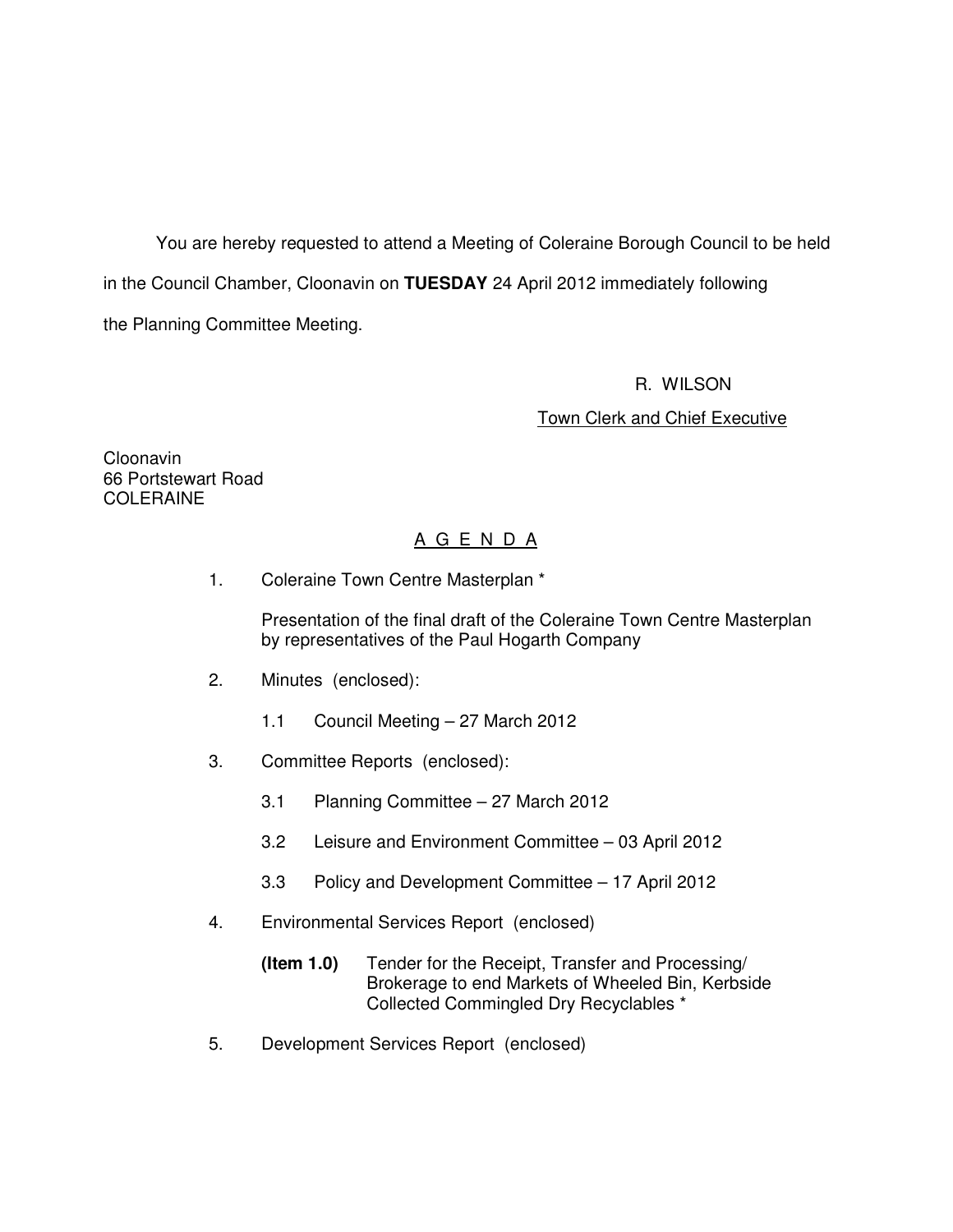- 6. Correspondence, including inter alia:
	- (a) Reports available in Members' Library (List enclosed)
- 7. Consultation Documents (List enclosed)
- 8. Documents for Sealing

# **Enclosed for Information:**

- i) Copy letter dated 03 April 2012 from The Electoral Office for Northern Ireland regarding an E Counting Demonstration at Belfast City Hall on Thursday 31 May 2012
- ii) Copy letter dated 05 April 2012 from Ballymena Borough Council regarding Display of Union Flag
- iii) Copy letter dated 13 April 2012 from the Department of Health, Social Services and Public Safety regarding appointment of one Local Government representative member to the Patient and Client Council
- iv) Copy e-mail dated 18 April 2012 from Fundraising NI regarding Diamond Jubilee Events – ABF The Soldiers' Charity

**\* Recommended for consideration "In Committee".** 

To: Each Member of Council 20 April 2012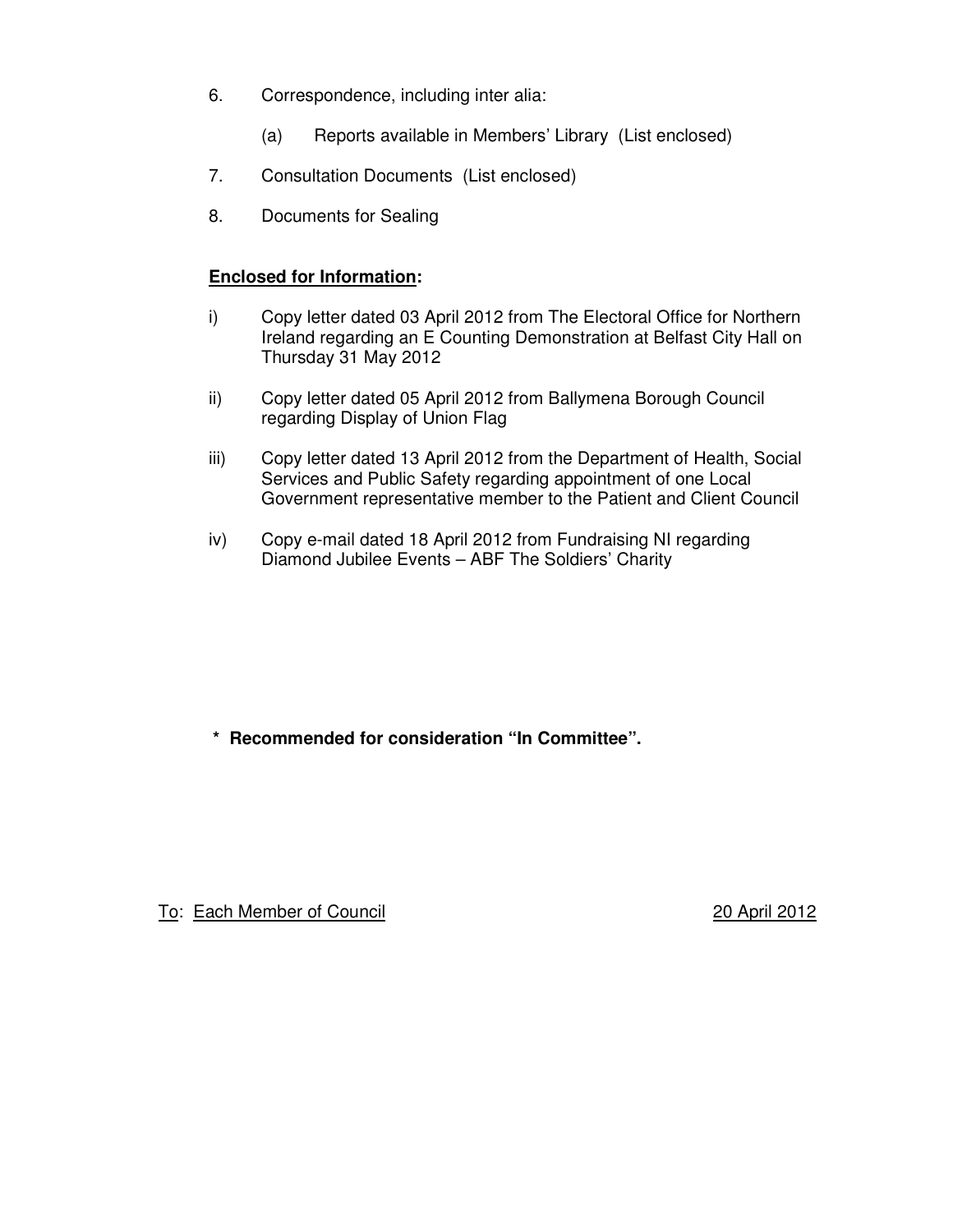# **COUNCIL MEETING**

# **27th March, 2012.**

| <b>Present:</b>                   | The Mayor, Alderman J. M. Bradley, in the Chair                                                                                                                                  |                                                                                                                                 |
|-----------------------------------|----------------------------------------------------------------------------------------------------------------------------------------------------------------------------------|---------------------------------------------------------------------------------------------------------------------------------|
|                                   | The Deputy Mayor, Councillor W. A. King                                                                                                                                          |                                                                                                                                 |
|                                   | <b>Aldermen</b>                                                                                                                                                                  |                                                                                                                                 |
|                                   | W. T. Creelman<br>M. T. Hickey (Mrs.)                                                                                                                                            | N. F. Hillis<br>W. J. McClure                                                                                                   |
|                                   | <b>Councillors</b>                                                                                                                                                               |                                                                                                                                 |
|                                   | C. S. Alexander (Ms.)<br>C. Archibald<br>D. D. Barbour<br>Y. Boyle (Ms.)<br>A. S. Cole<br>G. Duddy<br>E. P. Fielding (Mrs.)<br>M. Fielding                                       | <b>B.</b> Fitzpatrick<br>D. Harding<br>R. J. Holmes<br>R. A. Loftus (Mrs.)<br>W. McCandless<br>G. L. McLaughlin<br>A. McQuillan |
| Officers in<br><b>Attendance:</b> | Town Clerk and Chief Executive, Corporate Director of<br>Environmental Services, Corporate Director of Leisure and<br>Development, Acting Head of Finance and Clerical Assistant |                                                                                                                                 |

**Apology:** Councillor McClarty

## **1.0 WELCOME**

The Mayor welcomed everyone to the Meeting.

#### **2.0 ULSTER IN BLOOM 2012 AWARDS**

The Deputy Mayor announced that he had attended the Awards Ceremony earlier in the day where Coleraine had won two awards: The Town Category and Special Award for Outstanding Presentation for Antrim Gardens, Portrush. Members expressed their congratulations.

#### **Agreed:**

That a letter of congratulations be sent to the Parks Department.

## **3.0 MINUTES**

The Minutes of the Council Meeting of 28<sup>th</sup> February, 2012 and the Special Planning Meeting of 13<sup>th</sup> March, 2012 were confirmed and signed.

## **4.0 'IN COMMITTEE'**

It was agreed that a number of issues arising from reports would be addressed 'In Committee' at the end of the meeting.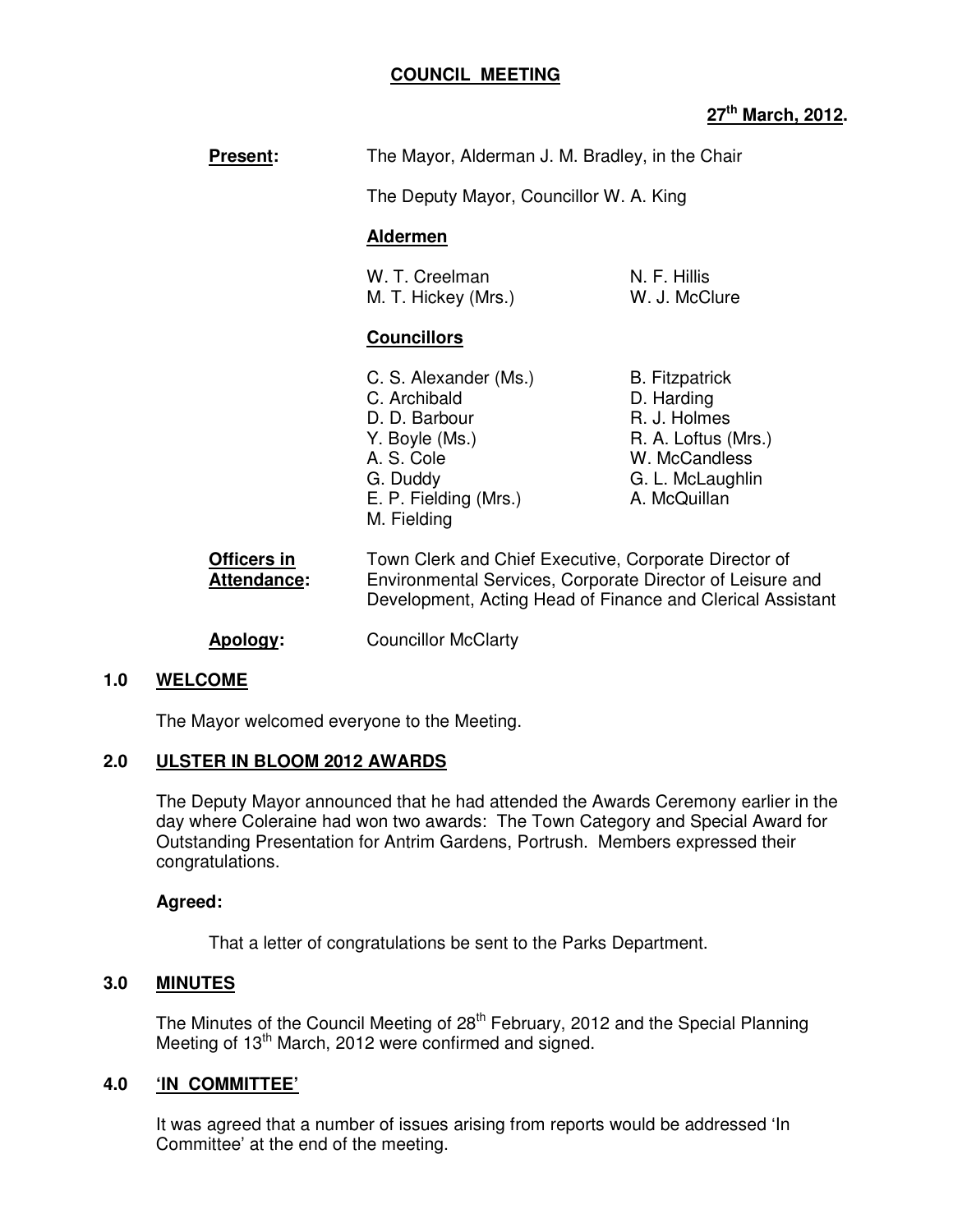## **5.0 COMMITTEE REPORTS**

# **5.1 Planning Committee**

The Vice Chairman, Alderman Mrs. Hickey, moved the adoption of the Planning Committee Report; this was duly seconded by Councillor Duddy:

Matters arising:

## 5.1.1 Hotel Development, The Diamond, Portstewart

A Member asked for the Minute to reflect that the date of  $13<sup>th</sup>$  March, 2012 had been chosen for the Special Planning Meeting following debate, in order to allow objectors an opportunity to make representation to Council.

The report was agreed subject to the amendment.

# **5.2 Leisure and Environment Committee**

Councillor Cole moved the adoption of the Leisure and Environment Committee Report; this was duly seconded by Councillor Fitzpatrick:

Matters arising:

# 5.2.1 Me and Mrs Jones, 1 – 5 The Diamond, Portstewart

The Corporate Director of Environmental Services outlined the application for an Entertainments Licence and advised that a number of conditions would be attached to same. Discussion ensued where Members' commended Officers for their hard work in this matter.

## **Agreed:**

On a proposal by Councillor Holmes and seconded by Councillor Harding, that Council approves the application for an Entertainments Licence with conditions in place.

The report was agreed subject to the amendment.

# **5.3 Policy and Development Committee**

Councillor Barbour, moved the adoption of the Policy and Development Committee Report; this was duly seconded by Councillor Holmes.

# **6.0 NOTICE OF MOTION**

The undernoted Notice of Motion had been submitted by Alderman W. J. McClure:

"I propose that in honour of the Diamond Jubilee of Her Majesty the Queen's reign Coleraine marks this historic occasion and strong association with Her Royal Highness by commissioning a special stained glass window which should be installed within the Town Hall".

Alderman McClure spoke on the Motion and sought Members' support. This was duly seconded by Alderman Hillis.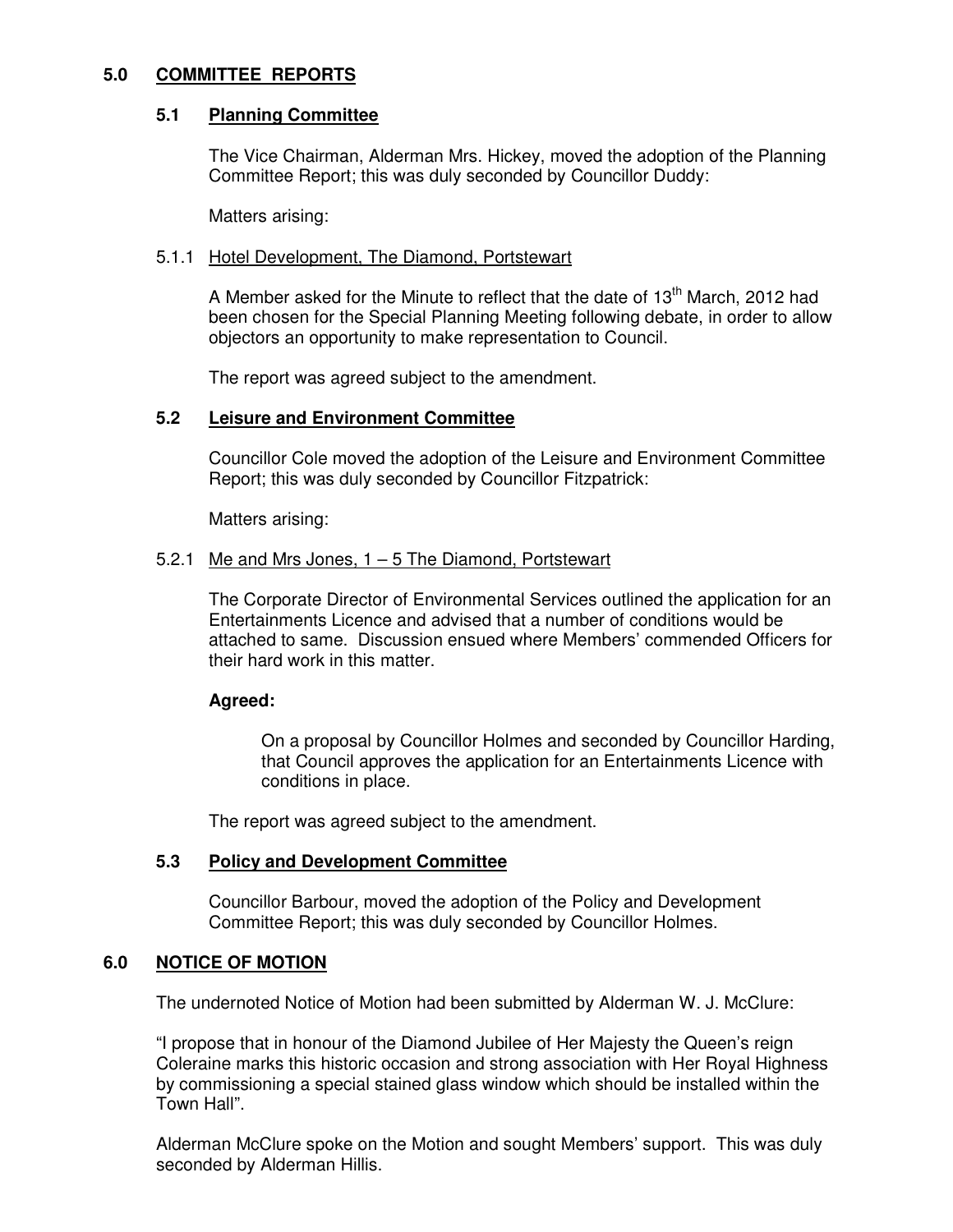# **Agreed:**

With an unanimous vote that a stained glass window be commissioned.

On the proposal of the Deputy Mayor and seconded by Councillor McQuillan, it was further agreed, that details be discussed at the Property Working Group.

# **7.0 NOTICE OF MOTION**

The undernoted Notice of Motion had been submitted by Alderman Mrs. M. T. Hickey:

"That this Council believes the Coalition Government's welfare cuts and Welfare Reform agenda are having a significant detrimental impact on our community; recognises the impact is more severe for Northern Ireland because of our historically high levels of disadvantage, higher proportion of families with children and individuals in receipt of Disability Living Allowance; notes that the accumulated cost of welfare cuts to the Northern Ireland economy could reach £450m; calls on the Northern Ireland Executive to oppose the wide range of welfare reforms as the Executive's highest priority and immediately pursue robust negotiations with the Coalition Government to pursue all possible legal and operational flexibilities and financial support to alleviate the impact of the cuts being imposed on Northern Ireland."

Alderman Mrs. Hickey spoke on the Motion and sought Members' support. This was duly seconded by Councillor Ms. Boyle:

# **Agreed:**

With thirteen votes in favour and six against that the Motion be supported.

# **8.0 NOTICE OF MOTION**

 The undernoted Notice of Motion had been submitted by Councillors M. Fielding and A. McQuillan:

"That we propose that Coleraine Borough Council supports the decision of Limavady Borough Council to object to the current planning application for a human waste sludge cake site at the former quarry on the Broad Road – Coleraine to Limavady Road – located within the Binevenagh Area of Outstanding Natural Beauty; and wish the Minister and Senior Planners to be made aware of our Council's opposition."

Councillor Fielding spoke on the Motion and sought Members' support. This was duly seconded by Councillor McQuillan.

# **Agreed:**

With an unanimous vote to support the Motion.

# **9.0 CORRESPONDENCE**

# **9.1 Rising Cost of Fuel**

Consideration was given to a letter from the William Keown Trust dated 7<sup>th</sup> March, 2012 (previously supplied).

## **Agreed:**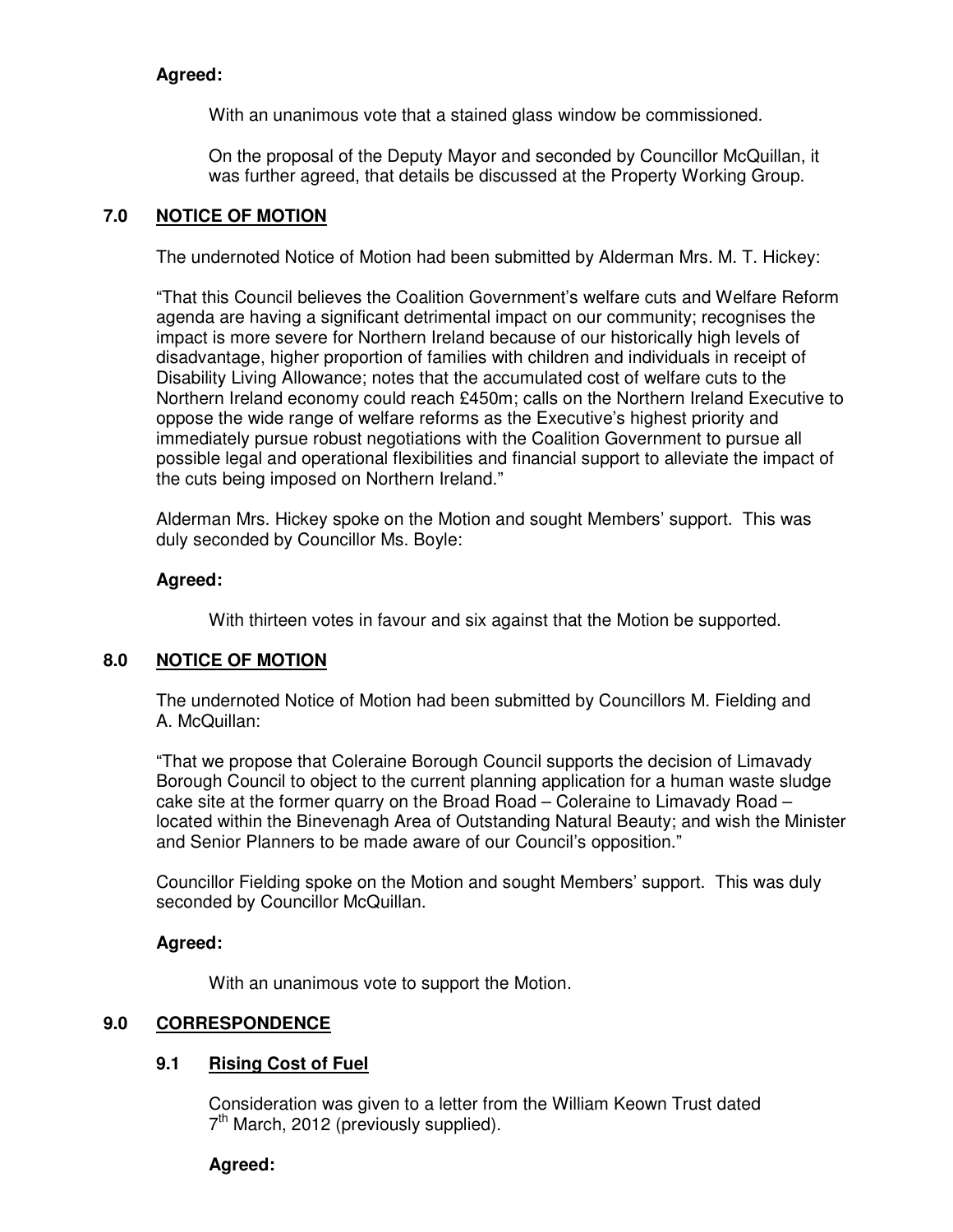That a letter of support be sent to the William Keown Trust.

# **9.2 Councillors' Allowances**

The Town Clerk and Chief Executive advised Members of a circular he had received from the Department of the Environment which updated guidance on Members' allowances. Mr. Wilson explained that Council's current policy on allocation of Special Responsibility Allowance did not comply with the guidance document.

# **Agreed:**

That the Town Clerk and Chief Executive write to the Department to seek an extension to the current arrangement until Council's review of governance could be carried out.

# **10.0 DOCUMENTS TABLED**

 Members noted the list of documents which had been made available in the Members' Library (previously supplied).

# **11.0 CONSULTATION LIST**

Details of consultation documents received were noted (previously supplied).

 Any Member who wished to make a response was asked to contact the Head of Performance, Policy and Governance before the due date for comments as detailed in the report.

# **12.0 DOCUMENTS FOR SEALING**

Resolved:

That the following documents be sealed: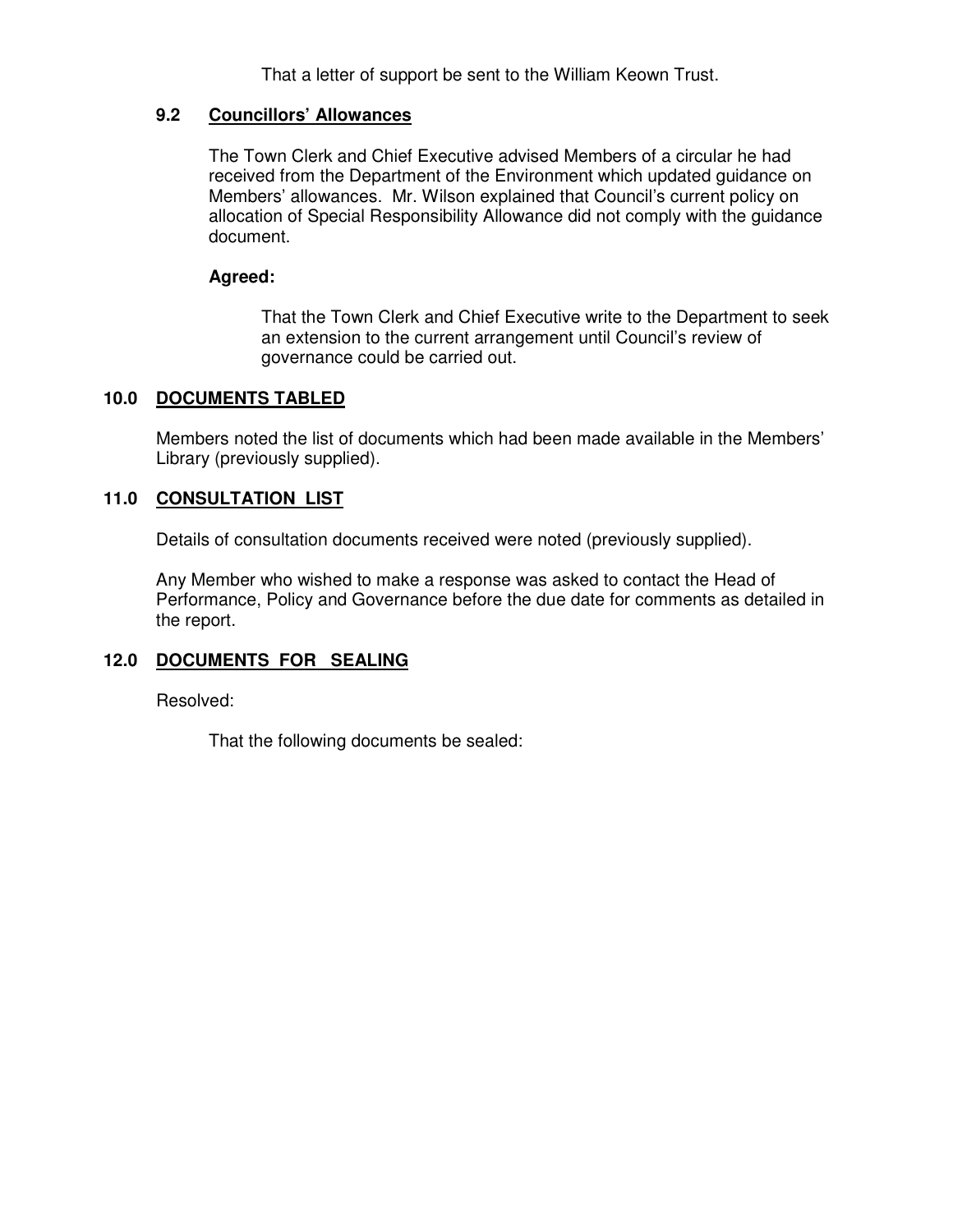- 1. Licence (in duplicate)
- 2. Licence (in duplicate)
- 3. Licence (in duplicate)
- 4. Licence (in duplicate)
- 5. **Cemetery Titles**

Council to James Chestnutt – Letting of lands at Bayhead Road, **Portballintrae** 

Council to S. R. Fleming – Letting of Lands at Laurel Hill, Coleraine

Council to W. G. McConaghy – Letting of lands at Craigahulliar, Portrush

Council to M. Convery – Letting of lands at Blackrock Road, Kilrea

Grant of Right of Burial – Deeds Register Nos. 3853 – 3861 inclusive:

Agherton 2 Ballywillan 4<br>Coleraine 2 Coleraine Kilrea 1 Portstewart 0

Advanced Deeds Register Nos. 0307 – 0312 inclusive:

Agherton 1 Portstewart 5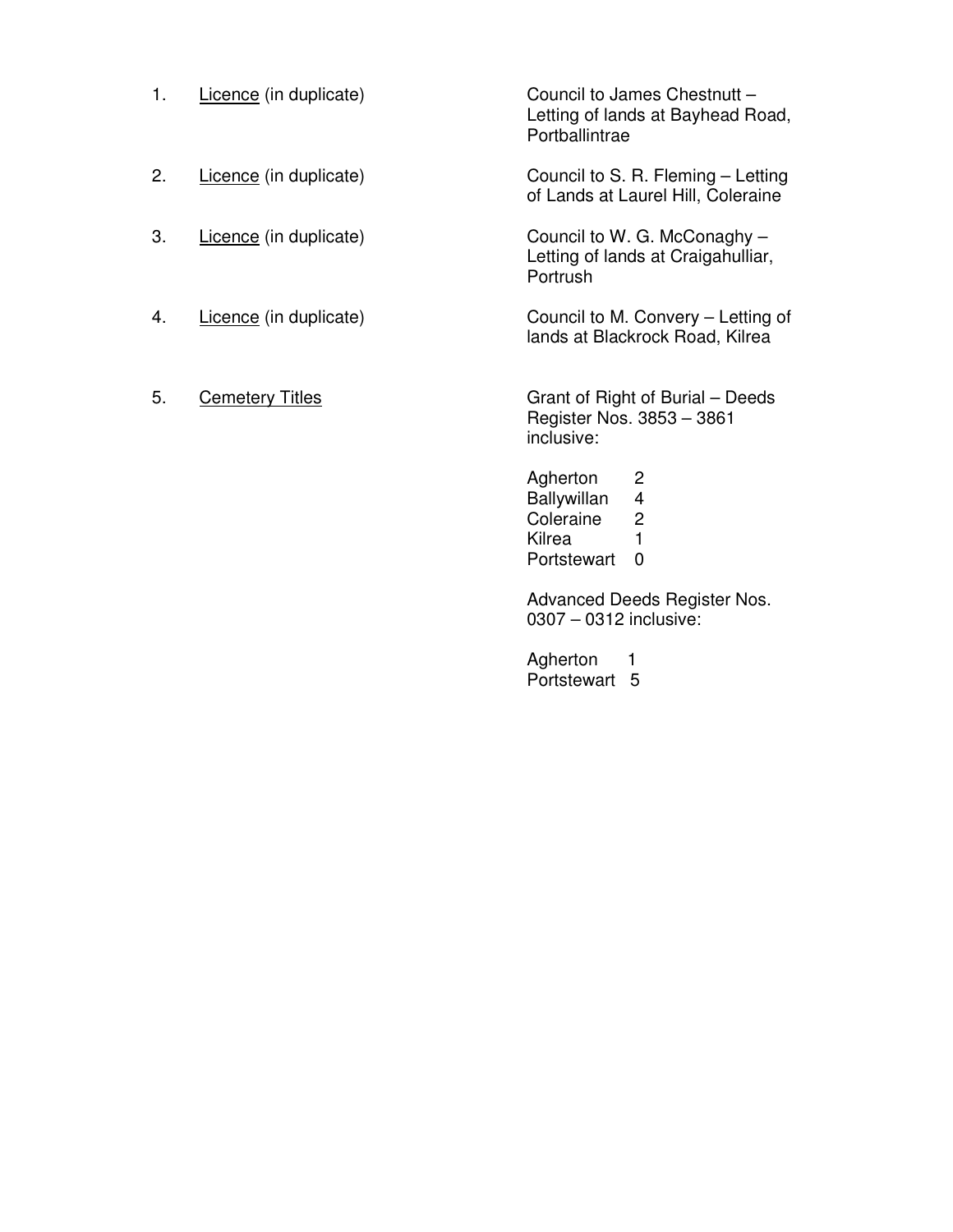## **PLANNING COMMITTEE**

# **27th March, 2012.**

|     | <b>Present:</b>                          | Alderman W. J. McClure in the Chair                                                                                                                      |                                                                                                                                 |
|-----|------------------------------------------|----------------------------------------------------------------------------------------------------------------------------------------------------------|---------------------------------------------------------------------------------------------------------------------------------|
|     |                                          | The Mayor, Alderman J. M. Bradley                                                                                                                        |                                                                                                                                 |
|     |                                          | The Deputy Mayor, Councillor W. H. King                                                                                                                  |                                                                                                                                 |
|     |                                          | <b>Aldermen</b>                                                                                                                                          |                                                                                                                                 |
|     |                                          | W. T. Creelman<br>M. T. Hickey (Mrs.)                                                                                                                    | N. F. Hillis                                                                                                                    |
|     |                                          | <b>Councillors</b>                                                                                                                                       |                                                                                                                                 |
|     |                                          | C. S. Alexander (Ms.)<br>C. Archibald<br>D. D. Barbour<br>Y. Boyle (Ms.)<br>A. S. Cole<br>G. Duddy<br>E. P. Fielding (Mrs.)<br>M. Fielding               | <b>B.</b> Fitzpatrick<br>D. Harding<br>R. J. Holmes<br>R. A. Loftus (Mrs.)<br>W. McCandless<br>G. L. McLaughlin<br>A. McQuillan |
|     | Also in<br><b>Attendance:</b>            | Representatives from the Planning Service – Mr. A. Brown,<br>Mr. P. Duffy                                                                                |                                                                                                                                 |
|     | <b>Officers in</b><br><b>Attendance:</b> | Town Clerk and Chief Executive, Corporate Director of<br>Environmental Services, Principal Environmental Health<br><b>Officer and Clerical Assistant</b> |                                                                                                                                 |
|     | Apology:                                 | <b>Councillor McClarty</b>                                                                                                                               |                                                                                                                                 |
| 1.0 | <b>WELCOME</b>                           |                                                                                                                                                          |                                                                                                                                 |

The Chairman welcomed everyone to the Meeting, including visitors in the public gallery.

# **2.0 PLANNING APPLICATIONS**

A list of twenty two applications was presented for consideration (previously supplied).

## **Applications Deferred from Previous Meeting**

2.1 Application No. D1 C/2009/0748/F Variation of condition no. 2 of planning permission C/2005/1380/F to allow additional non-hazardous waste types to be deposited (amended list of waste

The opinion of the Planning Service was to approve both applications.

It was agreed that both applications be approved.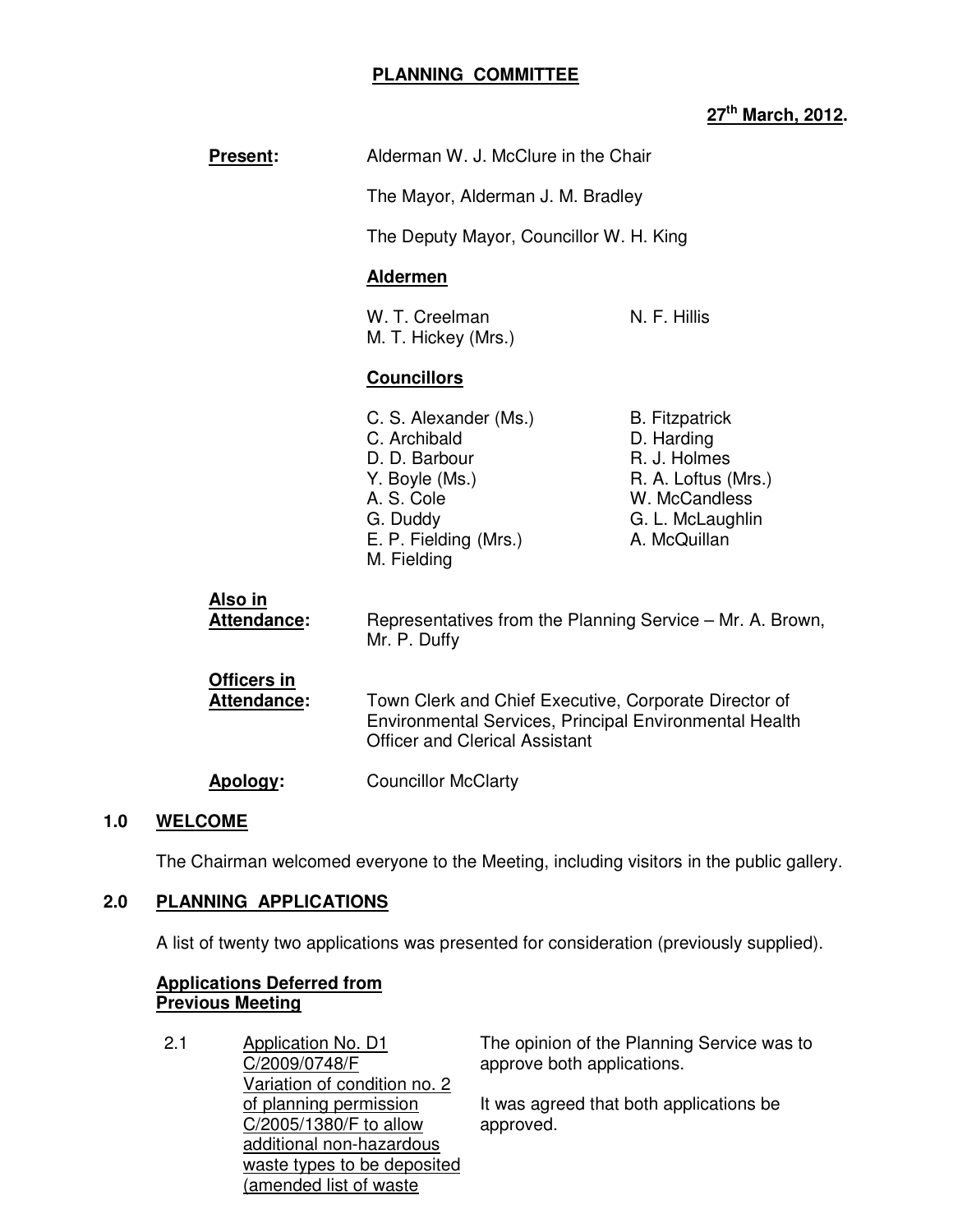codes) at Craigmore Landfill, Craigmore Road, Ringsend for Mr. P. Laverty, Coleraine Skip and Recycling Ltd.

Application No. D9 C/2011/0504/F Variation of condition 2 (waste types) of planning permission C/2005/0208/F to allow additional nonhazardous waste types to be accepted at the Materials Recovery Facility (MRF), namely EWC code 19 12 12. Other wastes (including mixtures of materials) from mechanical treatment of waste other than those mentioned in 19 12 11 and also EWC code 20 03 01. Mixed municipal waste at Waste Transfer and Materials Recovery Facility (MRF), Craigmore Landfill Site, Craigmore Road, Ringsend for Coleraine Skip Hire and Recycling Ltd.

2.2 Application No. D2 C/2010/0217/F Retention of change of use from agricultural buildings to car breakers yard and storage area at 20 Boleran Park, Garvagh for Mr. S. Higgins

2.3 Application No. D3 C/2010/0442/F Proposed A29 225kw wind turbine, with 30m hub at 292m north-east of 247 Legavallon Road, Garvagh for O. M. Consulting

2.4 Application No. D4 C/2010/0652/F Application to vary condition 7 of previous approval C/2005/1299/F (under article 28 of the Planning (NI) Order 1992, as amended) to permit Unit 16 to be occupied by the

The opinion of the Planning Service was to refuse.

It was agreed that the application be refused.

The opinion of the Planning Service was to refuse.

It was agreed that the application be refused.

The opinion of the Planning Service was to refuse.

Planners advised that this application had been withdrawn to allow the submission of new information.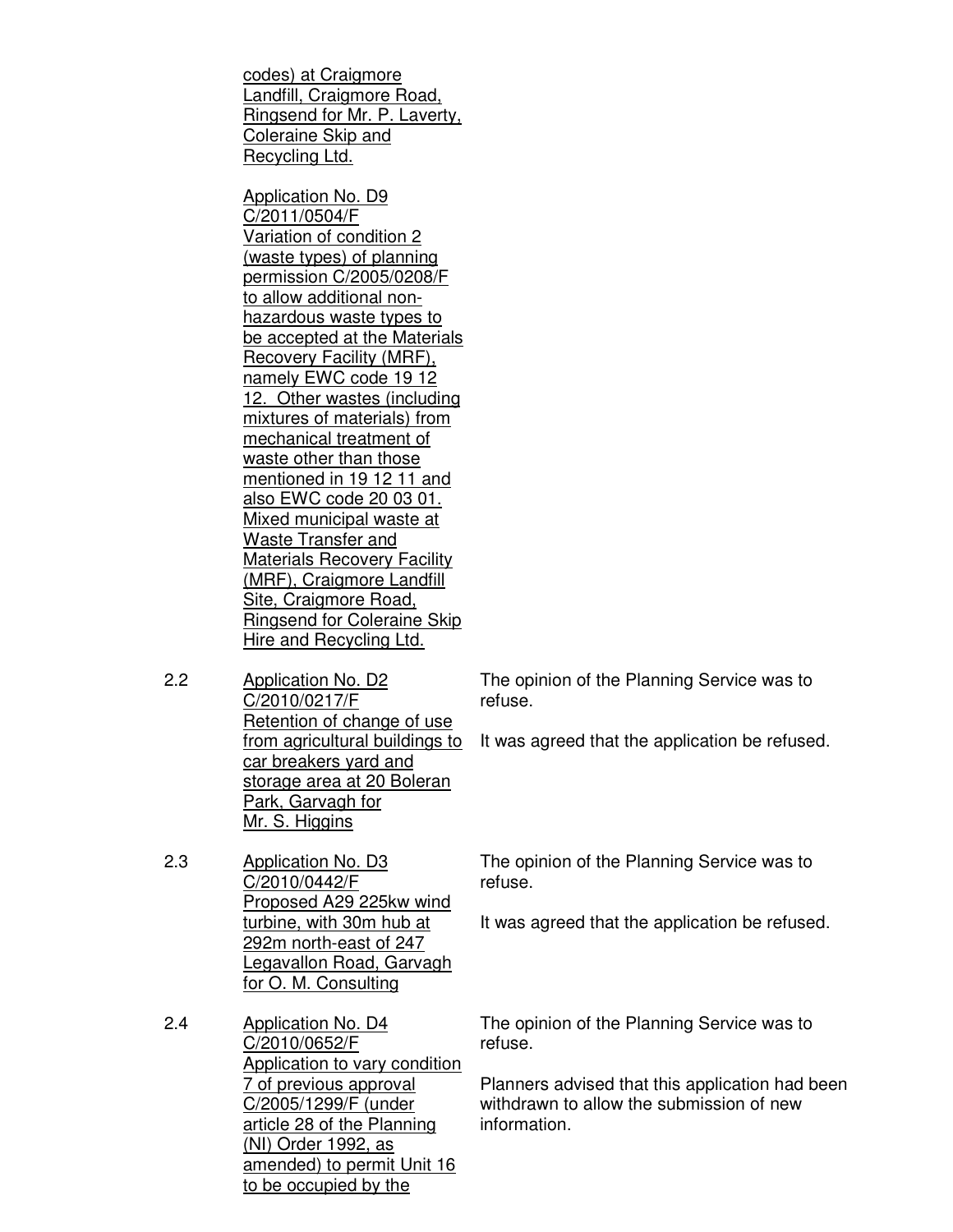retailer Home Bargains at Unit 16, Riverside Regional Park, Coleraine for Kelvin Properties Ltd.

- 2.5 Application No. D5 C/2011/0146/F Farm dwelling and garage adjacent to 50 Glasgort Road, Aghadowey for Mr. M. McGill
- 2.6 Application No. D6 C/2011/0185/F Installation of a 250kw wind turbine with tower height of 46m and blade span of 33m and access to existing lane to provide power to existing farm and remainder to the grid approximately 320m south-west of 61 Cullyrammer Road, Garvagh for Mr. P. Taylor
- 2.7 Application No. D7 C/2011/0189/F Renovate and extend existing garage to provide ancillary living accommodation of a garden room and hobbies/craft at 30 Sea Road, Castlerock for Mr. and Mrs. J. Lennox
- 2.8 Application No. D8 C/2011/0477/O Proposed dwelling and garage on a farm adjacent to 40 Craigahulliar Road, Portrush for Mr. R. J. Kyle

The opinion of the Planning Service was to approve.

It was agreed that the application be approved.

The opinion of the Planning Service was to refuse.

It was proposed by Councillor McQuillan, seconded by Councillor Duddy and agreed:

> That the application be held for one month to allow further discussion with the applicant.

The opinion of the Planning Service was to refuse.

It was proposed by Councillor McQuillan, seconded by The Deputy Mayor and agreed:

> That Council support the application in the event of an appeal.

The opinion of the Planning Service was to refuse.

It was proposed by Alderman Hillis, seconded by Councillor Harding and agreed:

> That the application be held for one month to allow further discussions with the applicant.

# **New Applications**

2.9 Application No. 2 C/2011/0340/F Erection of 1 no 225kw wind turbine with a hub height of 40m to supplement existing farm business 630m northeast of 75 Cullyrammer Road, Garvagh for Mr. J. McClure refuse.

The opinion of the Planning Service was to

It was proposed by Councillor McQuillan, seconded by Councillor Duddy and agreed:

> That the application be deferred for one month to facilitate an office meeting on the grounds that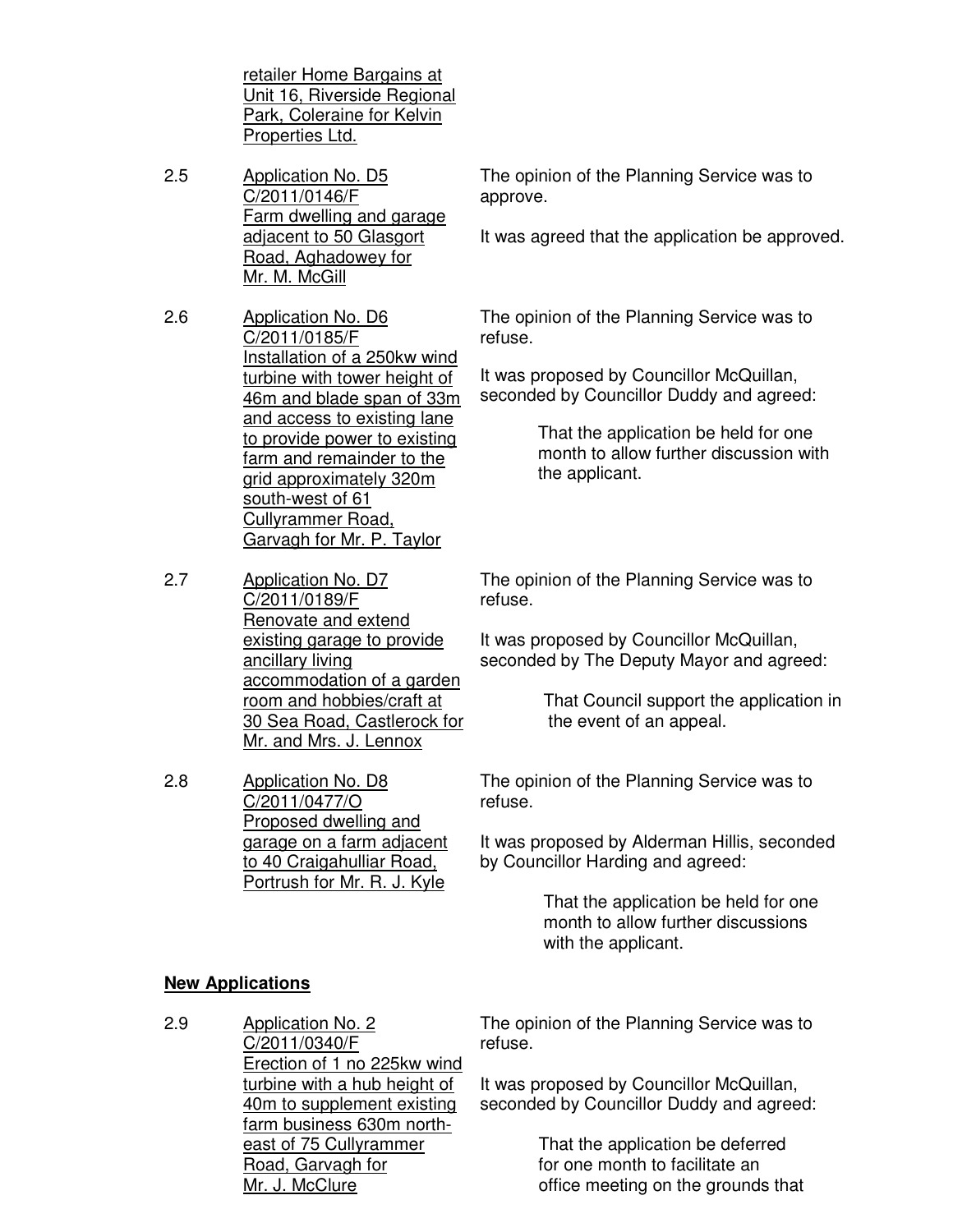- 2.10 Application No. 3 C/2011/0386/F To vary condition 3 of Planning Approval C/1995/0711/F to permit B. and M. Retail Ltd. to continue trading from Unit 6 at Riverside Retail Park, Coleraine for B. and M. Retail Ltd.
- 2.11 Application No. 4 C/2011/0393/F Rear extension and alterations to approved planning application C/2006/0157/F to provide basement floor extension to create additional double height conference facility, disability access and toilet facilities, ground floor extension to create additional beer garden, kitchen, storage, toilet facilities and rear fire escape access to basement, also to include snug area in listed building no. 7 The Diamond, first and second floor extension and alterations to create 3 additional bedrooms and linen store, including first floor of no. 7 The Diamond, creating a 20 bedroom boutique hotel at 1-7 The Diamond and 2-4 Lever Road and including lands to the rear of 9 -15 The Diamond, Portstewart for N. M. Developments

Application No. 5 C/2011/0394/LBC Alterations to listed building no. 7 The Diamond, Portstewart to provide snug area and additional bedroom at 1-7 The Diamond and 2-4 Lever

 all material planning considerations had not been assessed.

The opinion of the Planning Service was to refuse.

It was proposed by The Mayor, seconded by Councillor McQuillan and agreed:

> That the application be deferred for one month to facilitate an office meeting on the grounds that all material planning considerations had not been assessed.

The opinion of the Planning Service was to approve both applications.

Mr. D. Wilson of Worthingtons Solicitors addressed the Meeting on behalf of objectors Abbeyfield UK (NI) Ltd.

It was proposed by Alderman Mrs. Hickey, seconded by Councillor Ms. Boyle and agreed:

> That Standing Orders be suspended to allow a presentation by Una McGovern on behalf of objectors.

Discussion ensued with the Principal Environmental Health Officer answering Members' questions.

It was proposed by Councillor Harding and seconded by Councillor Holmes:

That the planners' recommendation for each application be accepted.

Following a recorded vote the Members' voted thus:

For: The Deputy Mayor, Aldermen McClure, Hillis, Councillors Archibald, Barbour, Harding, Holmes, Mrs. Loftus, McCandless (9)

Against: Alderman Mrs. Hickey, Councillors Ms. Alexander, Duddy, Mrs. Fielding, Fielding, McLaughlin, McQuillan (7)

Abstentions: The Mayor, Alderman Creelman, Councillors Ms. Boyle, Cole, Fitzpatrick (5)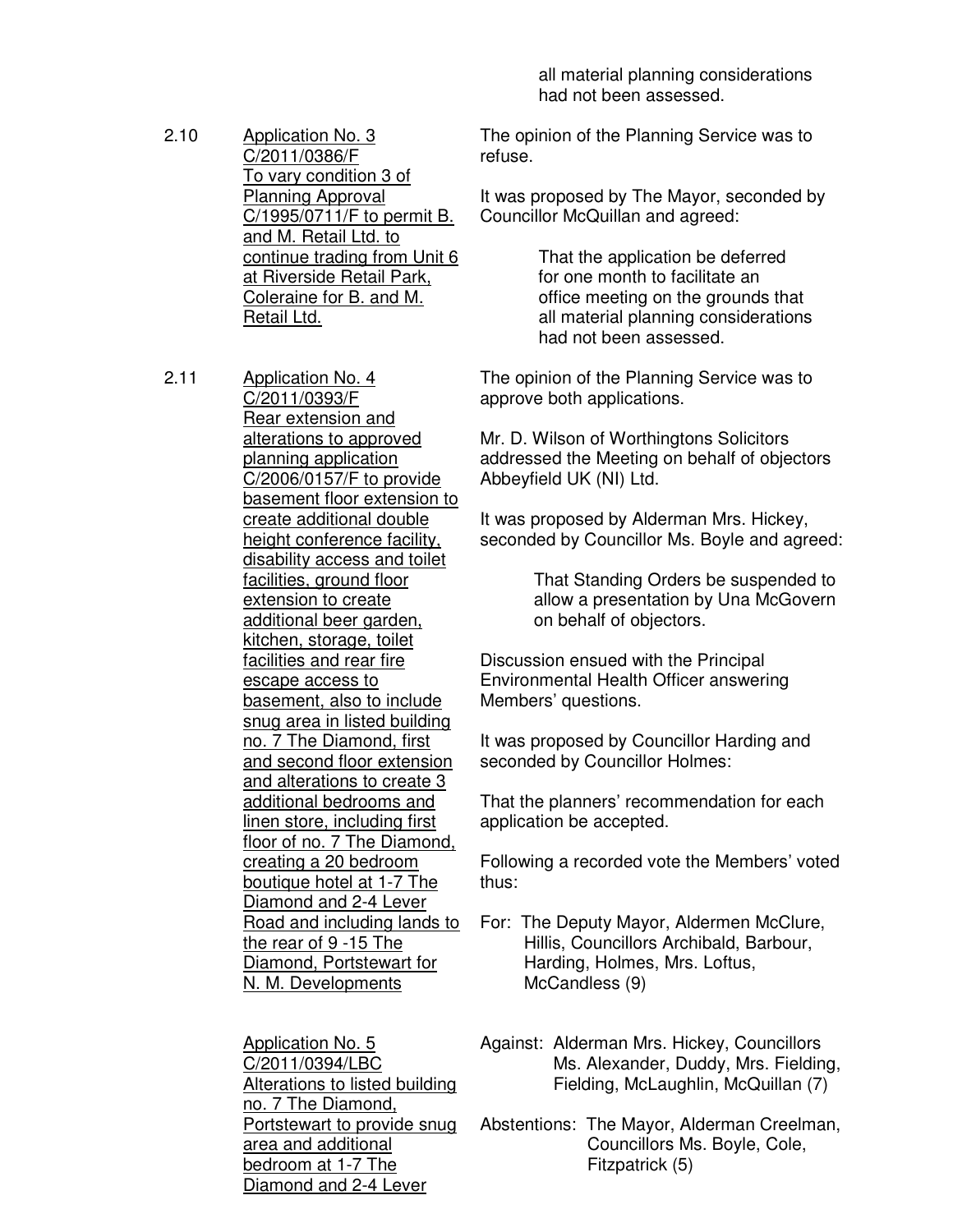Road, Portstewart for N. M. **Developments** 

It was agreed with nine votes in favour and seven votes against:

That both applications be approved.

- 2.12 Application No. 6 C/2011/0525/F Proposed erection of a wind turbine with a 40m hub height and 30m rotor diameter with a maximum output not exceeding 250kw with export to the grid 500m south-west of 18 Magheramore Road, Garvagh for Mrs. C. McKeefry
- 2.13 Application No. 7 C/2011/0589/F Retention of change of use for builders storage compound 80m south of 42 Tirkeeran Road, Garvagh for Mr. P. Bradley

The opinion of the Planning Service was to refuse.

It was proposed by Councillor McQuillan, seconded by Councillor Holmes and agreed:

> That the application be deferred for one month to facilitate an office meeting on the grounds that all material planning considerations had not been assessed.

The opinion of the Planning Service was to refuse.

Councillor Archibald declared an interest in this application.

It was proposed by Councillor Mrs. Loftus, seconded by Alderman Mrs. Hickey and agreed:

> That the application be deferred for one month to facilitate an office meeting on the grounds that all material planning considerations had not been assessed.

2.14 Application No. 8 C/2011/0629/O Proposed site for infill dwelling (site 1) between 2 existing clusters of developments at no. 1 Damhead Road and no. 52 Loughan Road, The Loughan (undesignated rural settlement), Coleraine for Messrs B. and G. Mullan

> Application No. 9 C/2011/0631/O Proposed site for infill dwelling (site 2) between 2 existing clusters of developments at no. 1 Damhead Road and no. 52 Loughan Road, The Loughan (undesignated rural settlement), Coleraine

The opinion of the Planning Service was to refuse both applications.

It was proposed by Councillor Mrs. Loftus, seconded by Alderman Mrs. Hickey and agreed:

> That both applications be deferred for one month to facilitate an office meeting on the grounds that all material planning considerations had not been assessed.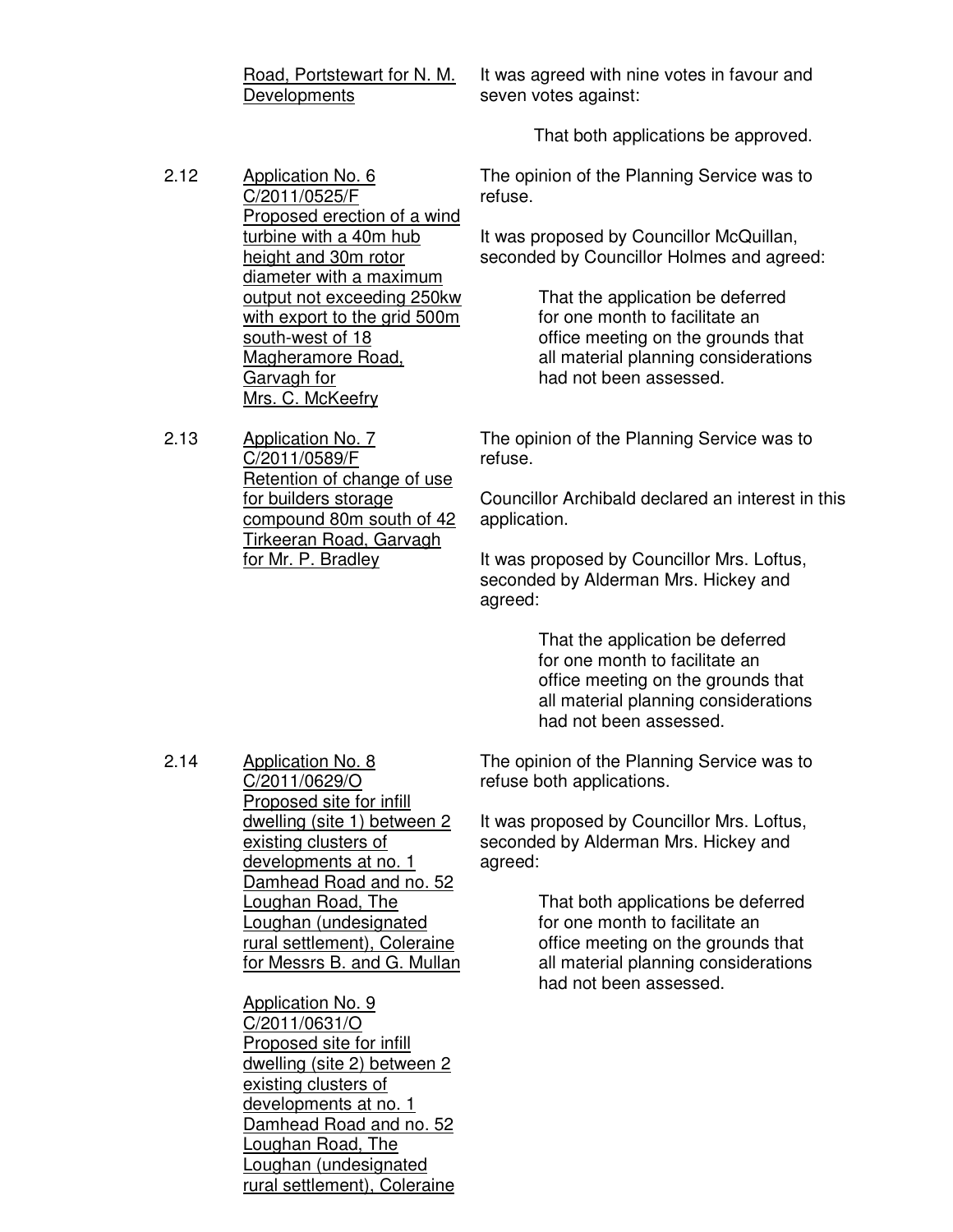## for Messrs B. and G. Mullan

2.15 Application No. 10 C/2011/0636/F Proposed amendments to previously approved development of 3 no. apartments at 50-52 Causeway Street, Portrush for Portrush Lofts Ltd.

The opinion of the Planning Service was to refuse.

It was proposed by Councillor Ms. Alexander, seconded by Alderman Hillis and agreed:

> That both applications be deferred for one month to facilitate an office meeting on the grounds that all material planning considerations had not been assessed.

2.16 Application No. 13 C/2012/0034/F Proposed single storey infill dwelling with attic conversion adjacent to 108 Ballygelagh Village, Portstewart for Frances Taylor

The opinion of the Planning Service was to refuse.

It was proposed by Councillor Mrs. Loftus and seconded by Councillor Archibald:

That the application be deferred for one month to facilitate an office meeting on the grounds that all material planning considerations had not been assessed.

As an amendment it was proposed by Councillor Ms. Alexander, seconded by Alderman Hillis and agreed with eight votes in favour and four votes against

That the application be refused.

# **3.0 OFFICE MEETINGS**

It was noted that the office meetings would be held on Friday, 20<sup>th</sup> April, 2012.

## **4.0 GENERAL PLANNING ISSUES**

## **4.1 4 Bath Terrace, Portrush**

A Member raised concern regarding the height of this building. Planners advised that an enforcement file had been opened with regard to this property.

## **4.2 Larkhill Development, Portstewart**

In response to a Member's question regarding a property in Larkhill, it was agreed that the Member would contact the Planning office with an address.

# **4.3 12 Ballymacrea Road, Portrush and 6 Craig Vara, Portrush**

In response to a Member's question Planners advised that enforcement notices were still ongoing despite any appeals that may have been submitted.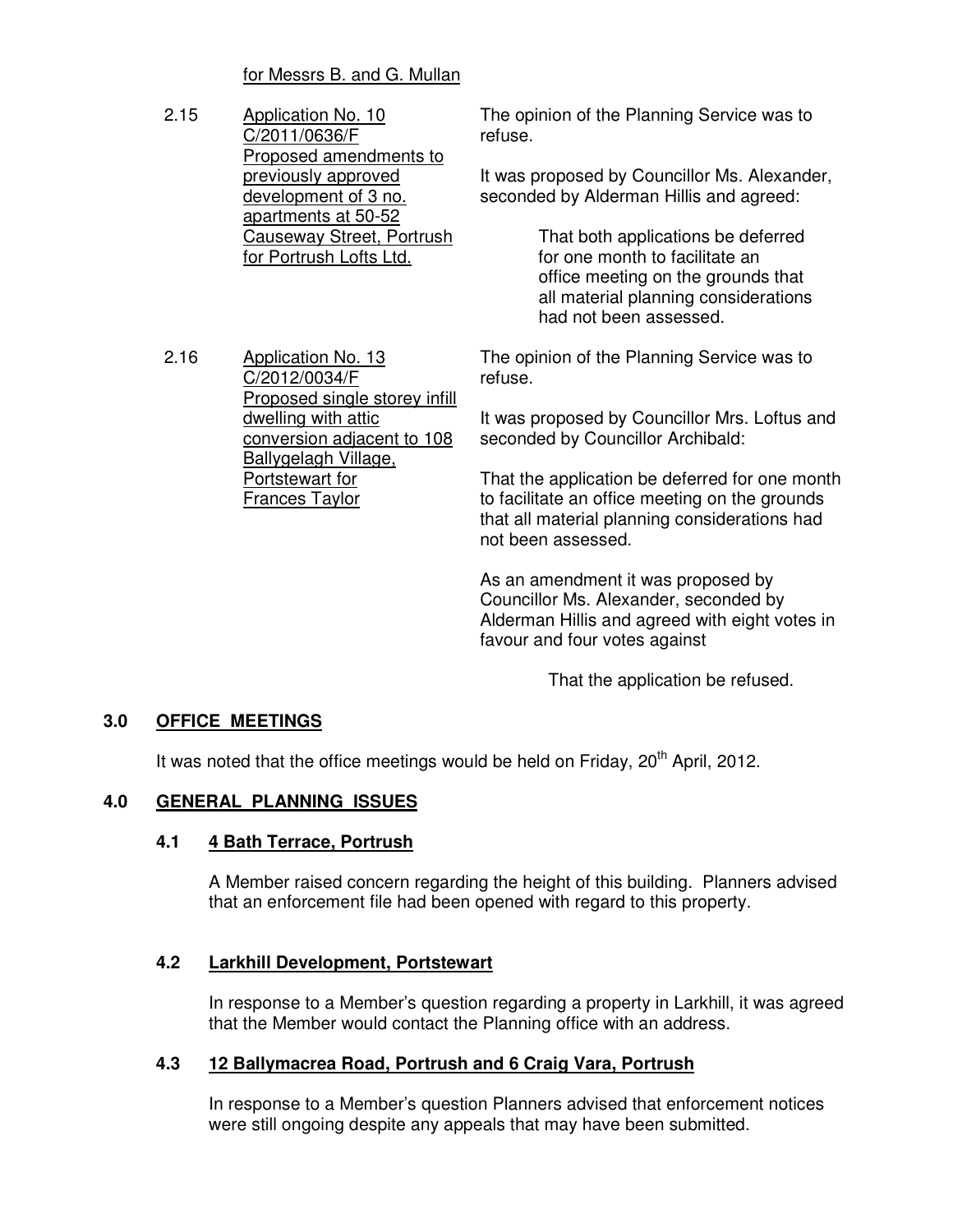#### **5.0 CORRESPONDENCE**

# 5.1 Kiddieland, Portrush

 Consideration was given to letters received from Minister Attwood dated  $29<sup>th</sup>$  February and  $13<sup>th</sup>$  March, 2012 and copy letter from the Minister to Alderman G. Campbell MP MLA dated 15<sup>th</sup> March, 2012 regarding Kiddieland, Portrush (previously supplied).

> It was agreed that a delegation of Skerries Councillors and Chairman Alderman McClure meet with the Minister to discuss the matter further.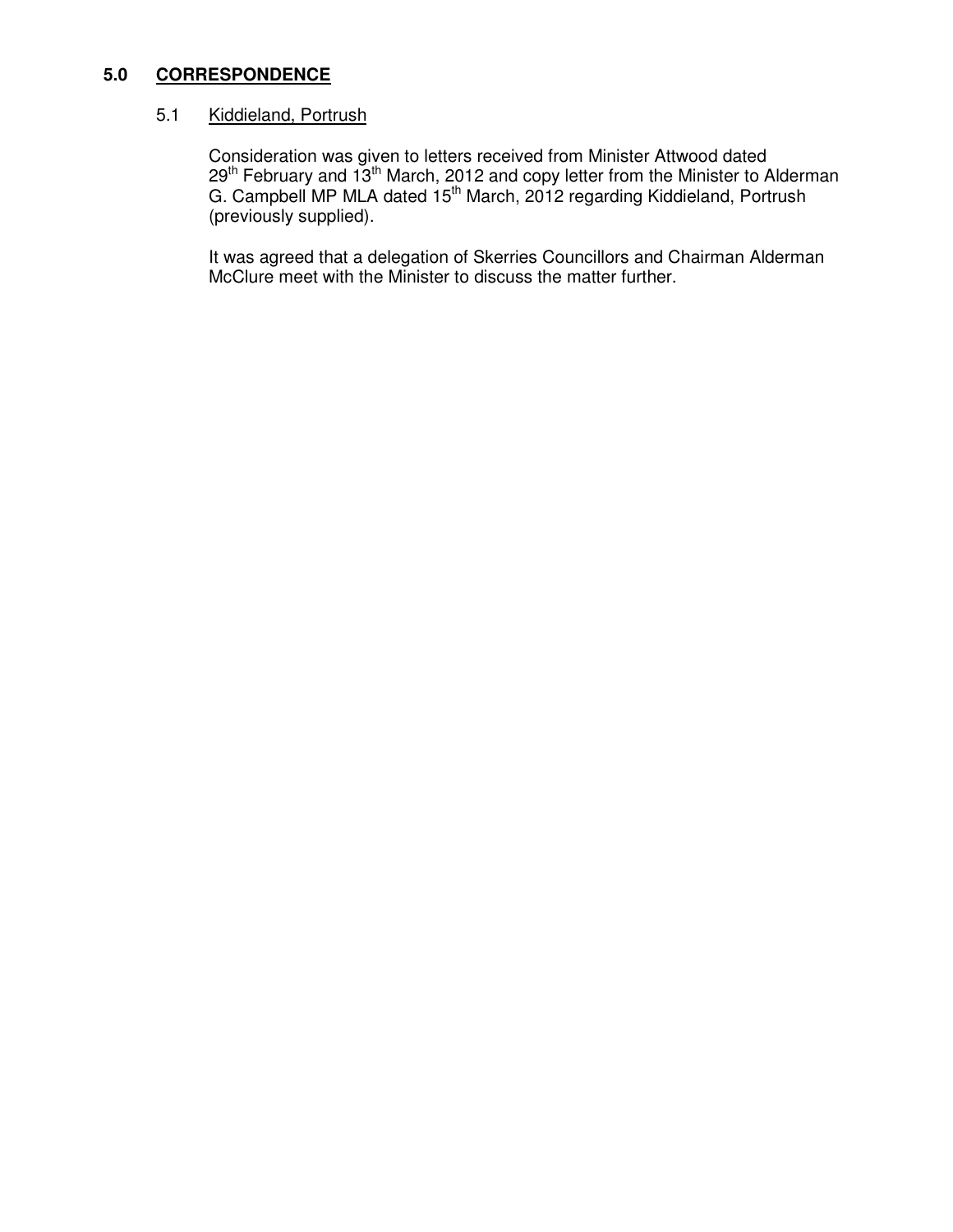# **LEISURE AND ENVIRONMENT COMMITTEE**

# **3 rd April, 2012.**

|  | <b>Present:</b> | Councillor A. S. Cole, in the Chair |
|--|-----------------|-------------------------------------|
|--|-----------------|-------------------------------------|

The Mayor, J. M. Bradley (Items  $3.0 - 7.4$ )

The Deputy Mayor, Councillor W. A. King (Items  $1.0 - 7.2$ )

#### **Aldermen**

| W. T. Creelman      | N. F. Hillis  |
|---------------------|---------------|
| M. T. Hickey (Mrs.) | W. J. McClure |

#### **Councillors**

| C. Archibald          | R. J. Holmes           |
|-----------------------|------------------------|
| D. D. Barbour         | R. A. Loftus (Mrs.)    |
| G. Duddy              | (Items $1.0 - 7.3$ )   |
| E. P. Fielding (Mrs.) | W. McCandless          |
| M. Fielding           | (Items $1.0 - 4.5.4$ ) |
| <b>B.</b> Fitzpatrick | G. L. McLaughlin       |
| D. Harding            | A. McQuillan           |
| (Items $1.0 - 7.1$ )  |                        |

# **Officers in**

**Attendance:** Corporate Director of Environmental Services, Corporate Director of Leisure and Development, Principal Environmental Health Officer, Head of Leisure Services and Administrative Assistant.

#### **Apologies:** Councillors Ms. Boyle and McClarty

#### **1.0 WELCOME**

The Chairman welcomed everyone to the meeting.

## **2.0 "IN COMMITTEE"**

It was agreed to discuss items to be heard "In Committee" at the end of the meeting.

#### **3.0 NORTHERN IRELAND FIRE & RESCUE SERVICE (NIFRS) - CHANGES TO FIRE COVER IN THE AREA**

Councillor Barbour declared an interest in this item.

Mr. Graham Lowry, NIFRS and Mr. Brian Stanfield, Fire Brigades' Union were in attendance to make a presentation to members on the changes and benefits of the review of Variable Crewed Stations in Northern Ireland.

Mr. Lowry highlighted the current arrangements and explained the changes, full time fire cover changed from 11.00 a.m.  $-11.00$  p.m. to 7.30 a.m.  $-7.30$  p.m. He also highlighted the following benefits: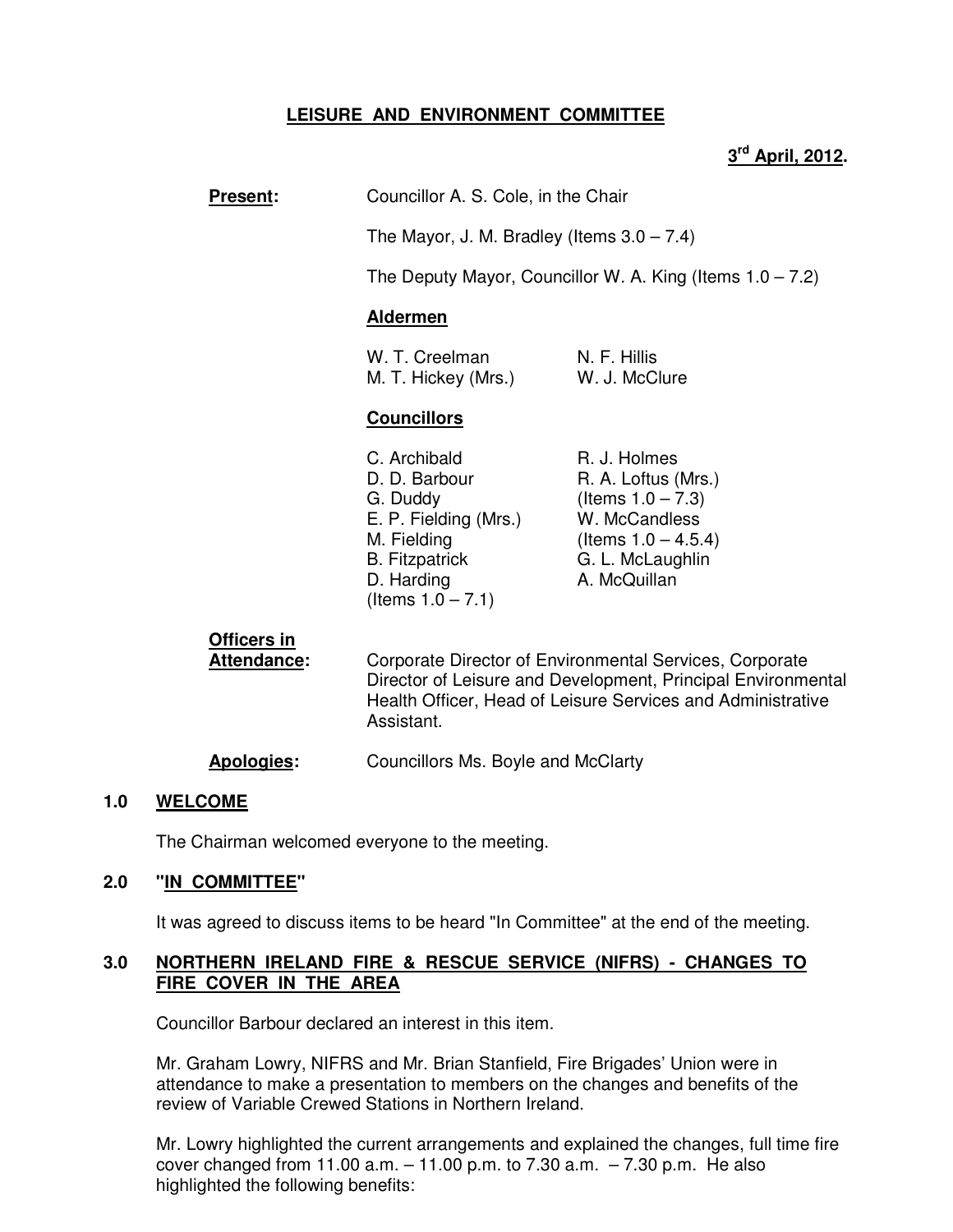- Enhanced fire fighter safety
- Enhanced community safety
- Enhanced part time availability
- Easy to manage
- Reduction in management
- Deliver substantial cost savings

Mr. Stanfield advised that the new hours were an improvement and an enhancement and had been well accepted.

The representatives answered members' various questions after which they withdrew from the meeting.

# **4.0 ENVIRONMENTAL SERVICES' REPORT**

 The Report of the Corporate Director of Environmental Services was considered (previously supplied).

Matters arising:

## **4.1 Sunbeds Act (NI) 2011**

Consideration was given to information on this topic, as detailed in the report.

#### **Recommended:**

That in exercise of its powers under 47(A) of the Local Government Act 1972 as amended by Article 26 of the Local Government (Miscellaneous Provisions) (NI) Order 1985 Coleraine Borough Council give delegated authority to the Chief Executive, to authorise individual competent officers to exercise all powers and functions within The Sunbeds Act (NI) 2011.

# **4.2 Entertainment Licences**

## **4.2.1 Triangle Snooker Club, 76 Long Commons, Coleraine**

An application for a grant of an Entertainment Licence had been received from Mr. M. Moffatt c/o 76 Long Commons, Coleraine.

Days and times on which it is intended to provide entertainment:

Monday-Sunday - 10.30 a.m. – 11.00 p.m.

#### **Recommended:**

That the Entertainment Licence be granted.

## **4.2.2 The Atlantis Hotel, Bushmills Road, Portrush**

An application for a grant of an Entertainment Licence had been received from Mr. P. Wilson, c/o Bushmills Road, Portrush.

Days and times on which it is intended to provide entertainment: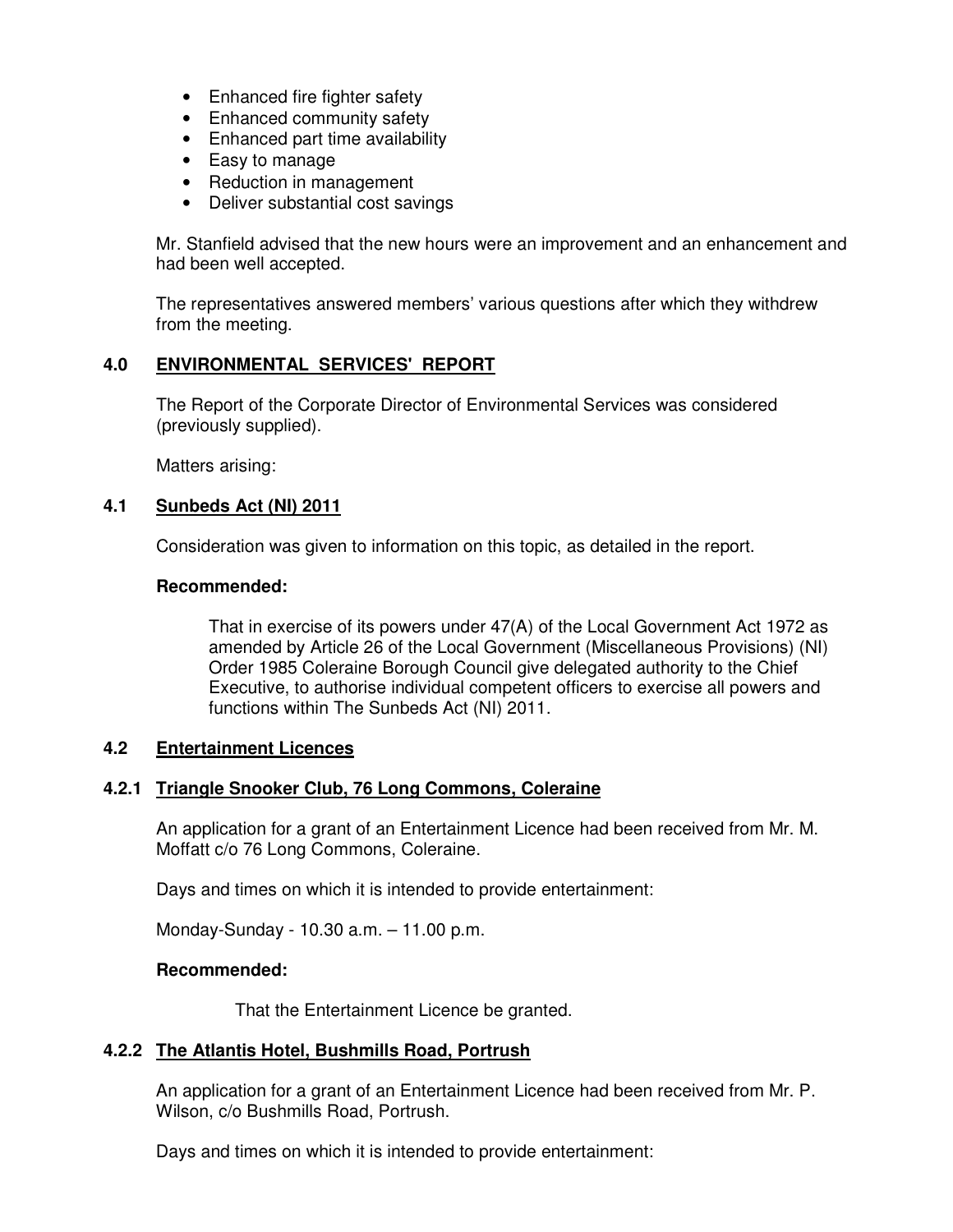Lush including Green Room, Synk, Star Bar, Atlantis Bar and Grill, Krugers Outdoor Bar, Wild Inc JK Lounge:

Monday/Tuesday – Saturday/Sunday  $11.30$  a.m.  $-1.00$  a.m.<br>Sunday (Lush and Synk)  $1.00$  a.m.  $-2.00$  a.m. Sunday (Lush and Synk)

 Members noted that letters of objection had been received and the key objector would not be available to attend the Council Meeting at the end of April.

#### **Recommended:**

That this application be deferred to the Council Meeting on  $22^{nd}$  May, 2012 when both the applicant and objectors would be given an opportunity to address Council.

#### **4.3 Northern Area Community Response Plan**

Consideration was given to information on this topic, as detailed in the report.

#### **Recommended:**

That Council nominate Mrs. Jacqueline Barr to represent Council on the Northern Area Coordination Committee and provide, where possible, a suitable facility to host a response group should the need arise at a later date.

#### **4.4 DRD Roads Service**

#### **4.4.1 Proposed Speed Limits – Somerset Drive/Laurel Avenue, Coleraine**

Consideration was given to information on this topic, as detailed in the report.

#### **Recommended:**

That Council support Roads Service's proposal to introduce a 20 mph zone and associated traffic calming measures at Somerset Drive/Laurel Avenue, Coleraine.

#### **4.4.2 Traffic Calming Measures – Agherton Road and Lissadell Road, Portstewart**

Members were reminded that in June last year DRD Roads Service consulted Council regarding a proposed traffic calming scheme at this location and Council asked Roads Service to reconsider the scheme.

#### **Recommended:**

That Council support Roads Service's amended scheme as follows:

|        | Lissadell Road - all ramps, cushions etc. are removed<br>- 3 no. mini roundabouts to be constructed at Millrush Park,<br>Millstone Avenue and Old Mill Grange.                                                          |
|--------|-------------------------------------------------------------------------------------------------------------------------------------------------------------------------------------------------------------------------|
| $\sim$ | Agherton Road - 30 mph speed limit extended country ward<br>- rumble strips and colour coding<br>speed cushions reduced in number to 1 between Ballyleese<br>Park and Agherton Close<br>- junction platforms as before. |

junction platforms as before.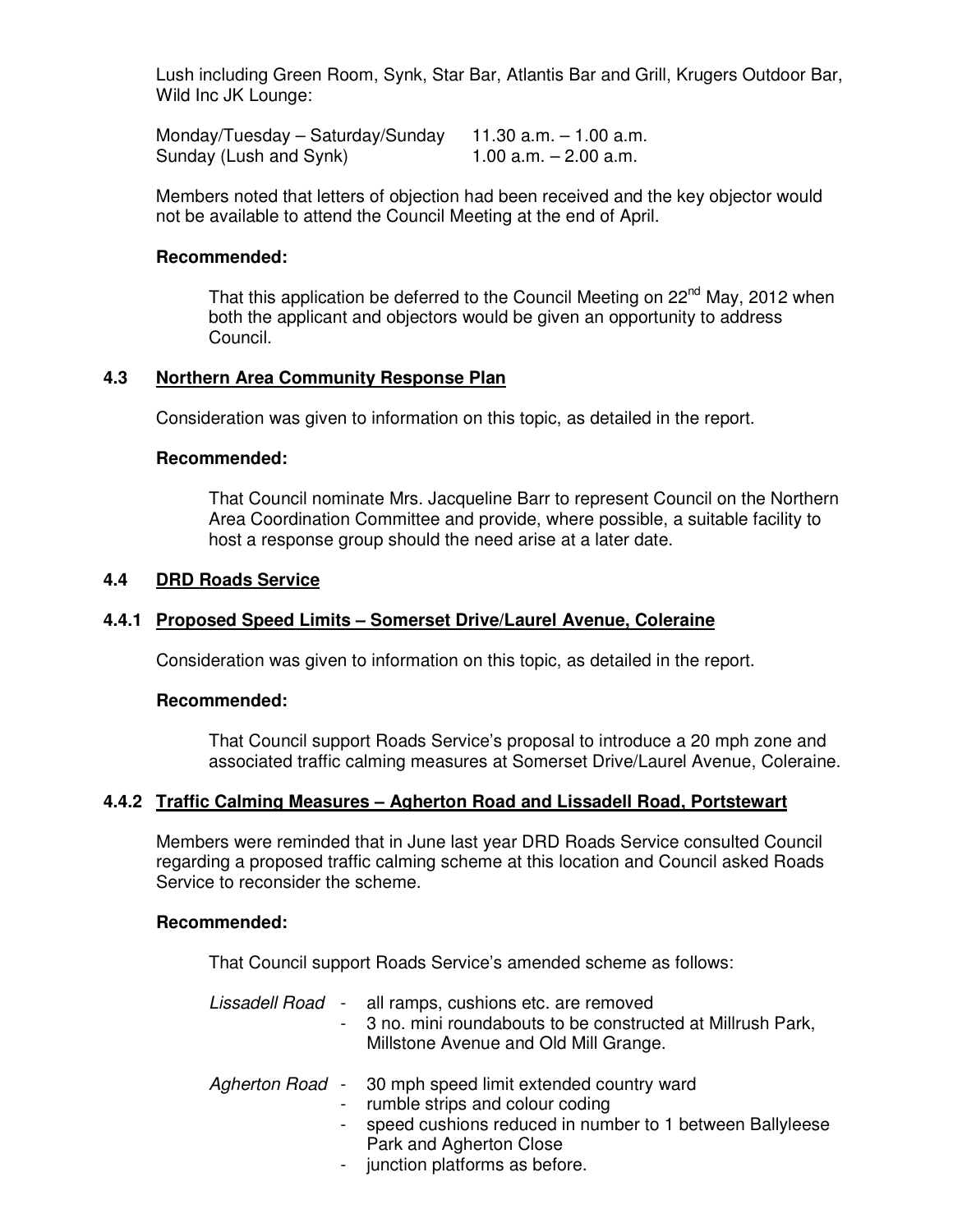# **4.5 For Information**

## **4.5.1 Children and Young Persons**

Members noted information on this topic, as detailed in the report.

# **4.5.2 Cigarette Test Purchase Exercise – February 2012**

Members noted information on this topic, as detailed in the report.

## **4.5.3 The Welfare of Animals Act (NI) 2011**

The Corporate Director of Environmental Services advised that this was a new legislation and there was a need to put appropriate governance arrangements in place. It was proposed that the Northern Group Environmental Health Committee structure could be utilised as an effective joint committee.

# **Recommended:**

That the present Northern Group Environmental Health Committee membership be formed as a joint committee to administer the provisions of the Welfare of Animals Act (NI) 2011. This joint committee to meet following the stated Northern Group Environmental Health Committee meetings.

In addition, the Principal Environmental Health Officer presented an overview of the following new legislation (Items  $4.5.4 - 4.5.6$ ):

# **4.5.4 The Clean Neighbourhoods and Environment Act (NI) 2011 - Noted**

## **4.5.5 The High Hedges Act (NI) 2011**

A member referred to the £350.00 fee payable to Council to investigate the high hedge complaint and advised he thought the fee was previously agreed at £250.00. The Corporate Director of Environmental Services advised that the agreed fee, recorded in the minutes, was £350.00 and this was subject to a six month review and a report being brought back to Council.

It was proposed by Councillor Duddy and seconded by Alderman McClure:

That the fee payable to Council to investigate a high hedge complaint be amended to £250.00.

Councillor Holmes reminded members that he had proposed the £350.00 fee at a previous meeting and the proposal had been agreed.

A discussion ensued regarding the fee.

As an amendment, it was proposed by Councillor Holmes and seconded by Councillor Mrs. Loftus:

That the fee remains at £350.00 with a six month review and a report being brought back to Council.

 On being put to the meeting, the amendment was carried, nine members voting in favour, eight members voting against and one abstention.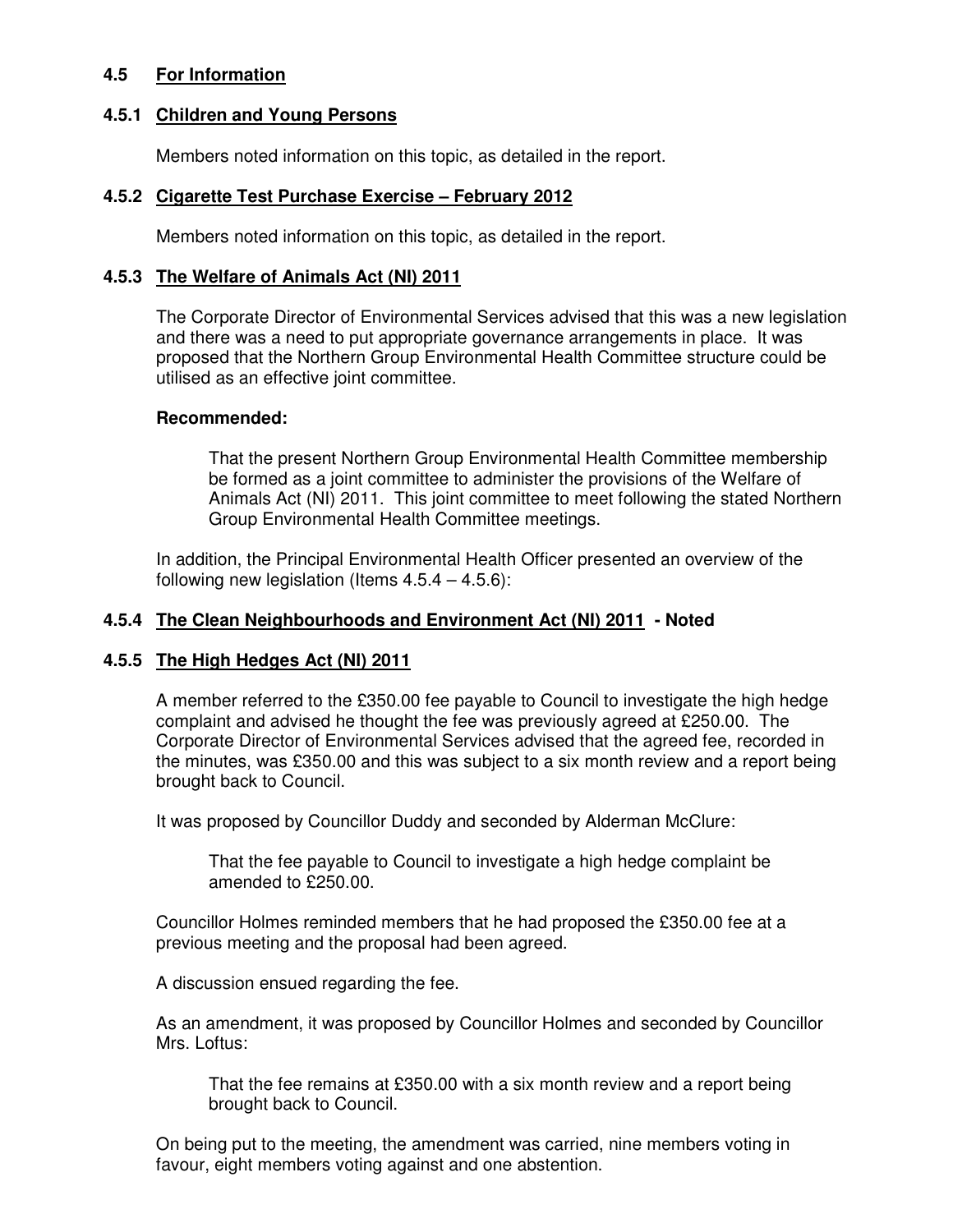# **Recommended:**

That the fee payable to Council to investigate a high hedge complaint remains at £350.00 with a six month review and a report being brought back to Council.

# **4.5.6 The Dogs (Amendment) Act (NI) 2011 - Noted**

## **4.5.7 North West Regional Waste Management Group**

Members noted information on this topic, as detailed in the report.

## **4.5.8 Building Control Report**

Members noted information on this topic, as detailed in the report.

## **4.5.9 Outcome of Legal Proceedings:**

- **(a) Defendant:** Mr. John Voxes
	- Address: 4 Greenmount Park Coleraine
	- **Offence:** Failure to comply with an Article 20 Notice served under the Litter (NI) Order 1994
	- **Results:** Fine: £50.00 Legal Costs: £70.00 Court Costs: £32.00
- **(b) Defendant:** Mr. Chris Murdock
	- **Address:** 141A Kilraughts RoadBallymoney
	- **Offence:** Smoking a cigarette within a PSV registered taxi which is deemed as a smoke free place under the Regulations, contrary to Article 8 of The Smoking (NI) Order 2006.
	- **Results:** Fine: £20.00 Legal Costs: £70.00 Court Costs: £16.00

## **5.0 LEISURE SERVICES' REPORT**

 The Report of the Corporate Director of Leisure and Development was considered (previously supplied).

Matters arising:

## **5.1 For Information**

Members noted information on the following topics, as detailed in the report.

- Easter Football and Multi-Sports Coaching Courses for Young People
- Easter Opening Hours Coleraine Leisure Centre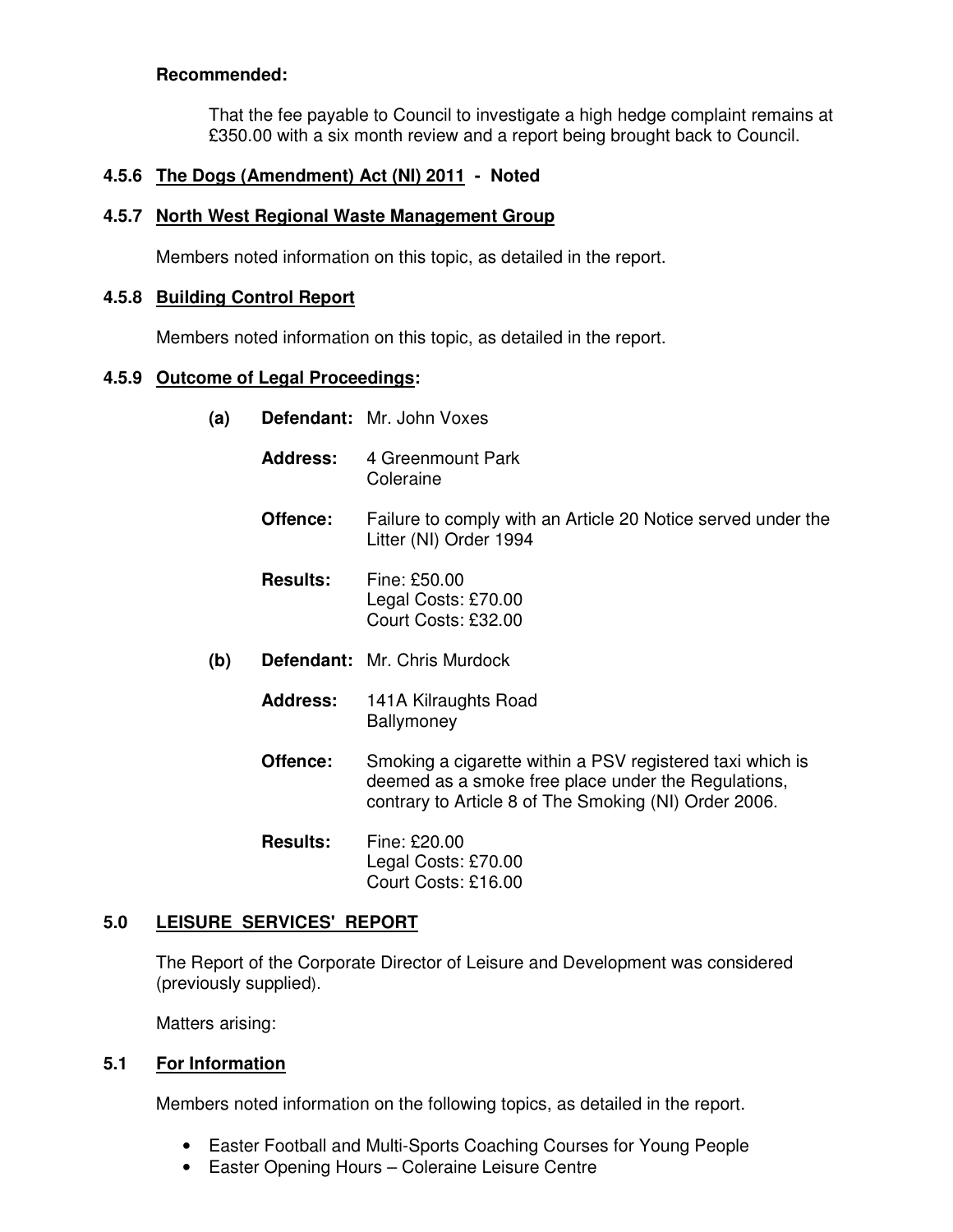# **6.0 AIRES DE SERVICE POINTS**

The Corporate Director of Environmental Services advised that the Northern Ireland Tourist Board could provide grant aid to assist with the provision of Aires de Service points for motorhomes at the Fire Station Car Park, Portrush, if Council provided a business case.

#### **Recommended:**

That Council provide a business case to the Northern Ireland Tourist Board for the Aires de Service points.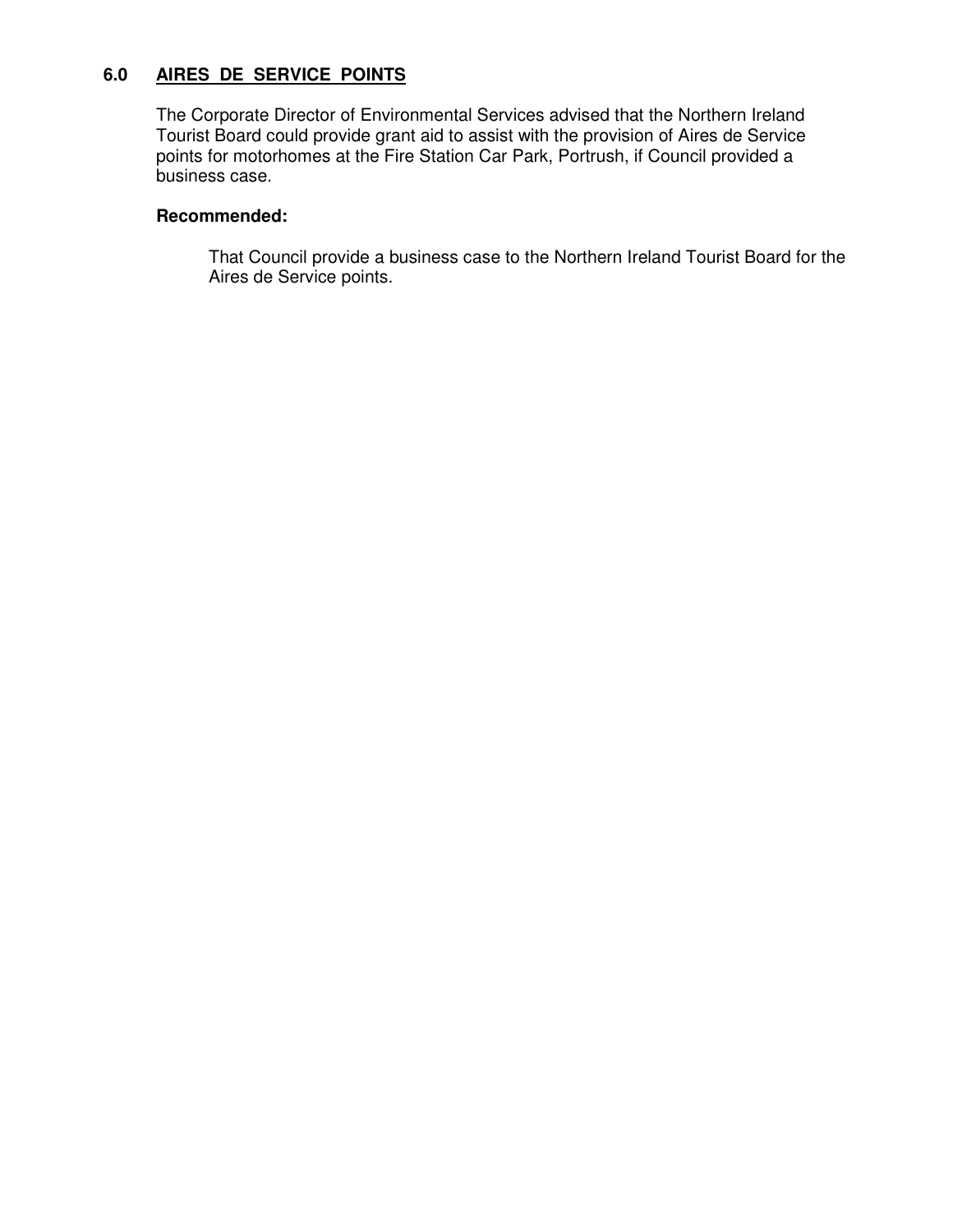# **POLICY AND DEVELOPMENT COMMITTEE**

## **17th April, 2012.**

| <b>Present:</b>               | Councillor M. Fielding, in the Chair                                                                                                                                                                                                                                        |                                                                                         |
|-------------------------------|-----------------------------------------------------------------------------------------------------------------------------------------------------------------------------------------------------------------------------------------------------------------------------|-----------------------------------------------------------------------------------------|
|                               | <b>Aldermen</b>                                                                                                                                                                                                                                                             |                                                                                         |
|                               | W. T. Creelman<br>M. T. Hickey (Mrs.)                                                                                                                                                                                                                                       | N. F. Hillis<br>W. J. McClure                                                           |
|                               | <b>Councillors</b>                                                                                                                                                                                                                                                          |                                                                                         |
|                               | C. S. Alexander (Ms.)<br>A. S. Cole<br>G. Duddy<br>E. P. Fielding (Mrs.)<br><b>B.</b> Fitzpatrick                                                                                                                                                                           | R. A. Loftus (Mrs.)<br>W. McCandless<br>D. McClarty<br>G. L. McLaughlin<br>A. McQuillan |
| Officers in<br>Attendance:    | Town Clerk and Chief Executive, Head of Performance, Policy<br>and Governance, Head of Development Services, Acting<br>Head of Finance, Economic Development Manager (Items 1.0)<br>$-6.1.1$ ), Tourism Manager (Items $1.2 - 3.1$ ) and<br><b>Administrative Assistant</b> |                                                                                         |
| <u>Also in</u><br>Attendance: | Mr. John Wilkinson, Chief Executive; Mr. Mervyn Adair, Head<br>of Revenue and Benefits and Mr. Noel Maybin, Senior Valuer,<br>Land and Property Services (Items $1.0 - 2.1$ ).                                                                                              |                                                                                         |
|                               | Mr. Bill Harpur, Chairman and Mr. Maxime Sizaret, Acting<br>Chief Executive, Causeway Coast and Glens Heritage Trust<br>(Items $1.0 - 3.1$ )                                                                                                                                |                                                                                         |
| <b>Apologies:</b>             | Councillors Archibald, Ms. Boyle and King                                                                                                                                                                                                                                   |                                                                                         |

## **1.0 IN COMMITTEE**

It was agreed to consider a number of items 'In Committee' at the end of the meeting.

## **2.0 CHIEF EXECUTIVE'S REPORT**

 Consideration was given to the Report of the Town Clerk and Chief Executive (previously supplied).

Matters arising:

#### **2.1 Finance**

- 2.1.1 For Information
	- i) Update from Chief Executive of Land and Property Services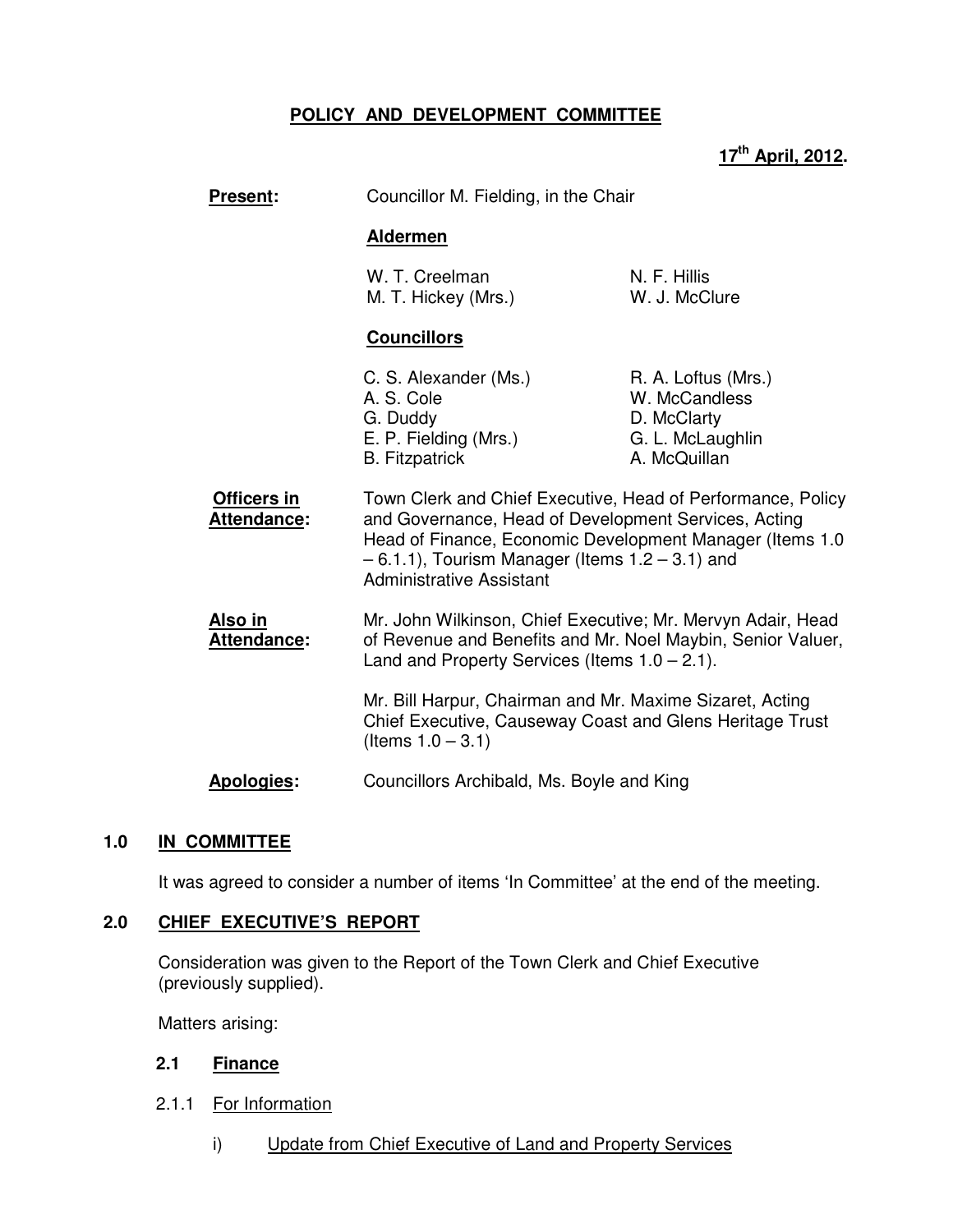The Chairman welcomed Mr. John Wilkinson, Chief Executive, Mr. Mervyn Adair, Head of Revenue and Benefits and Mr. Noel Maybin, Senior Valuer, Land and Property Services (LPS) to the meeting. Mr. Wilkinson updated Committee on the work of LPS' departments viz rates, land registry and mapping. He highlighted the key issues for the organisation and advised that management of debt presented one of the biggest challenges.

During a lengthy period of discussion, the representatives answered Members' various questions in relation to rates valuation based on value of property; rates exemption for unfit properties; assessment of vacant properties; harmonisation of valuation across Council areas in respect of the Review of Public Administration (RPA); rate debt in the Coleraine area; and working with business and the public to manage debt. He advised that the process followed by LPS for collection of rates was as laid down by legislation and statute.

Mr. Wilkinson referred to the success of the joined up partnership working arrangement between LPS and councils which had been significant in achieving an increased collection rate for 2011/12.

In response to Members' requests, Mr. Wilkinson would provide further information and statistics on rates collection over the next six-month period. He would also provide end of year figures for rate debt and court procedures when available.

The Chairman thanked the representatives for their informative presentation, following which they withdrew from the meeting.

ii) Members noted that Accounts for March 2012 had been previously circulated.

## **2.2 Members' Services**

## 2.2.1 For Information

Members noted information on the following topics, as contained in the report:

- i) Forecast of Key Council Events April May 2012. Attention was drawn to the following upcoming events:
	- Transition Committee meeting  $19<sup>th</sup>$  April, 2012;
	- Mayor's Charity Breakfast  $20^{th}$  April,  $2012$ ;
	- Transforming Your Care Workshop  $16<sup>th</sup>$  May, 2012.

## **2.3 Future Search**

Members noted information on the Future Search conference which would take place from  $24^{th} - 26^{th}$  May, 2012 in the York Hotel, Portstewart, as contained in the report. It was noted that attendance for the duration of the conference would be necessary.

A proposal by Councillor McQuillan and seconded by Councillor Duddy, that places be allocated on the D'Hondt basis, was later withdrawn.

During a period of discussion the Town Clerk and Chief Executive answered Members' queries on the objectives of Future Search, the cost to Council, the viability of the conference in the event of few Members being available to attend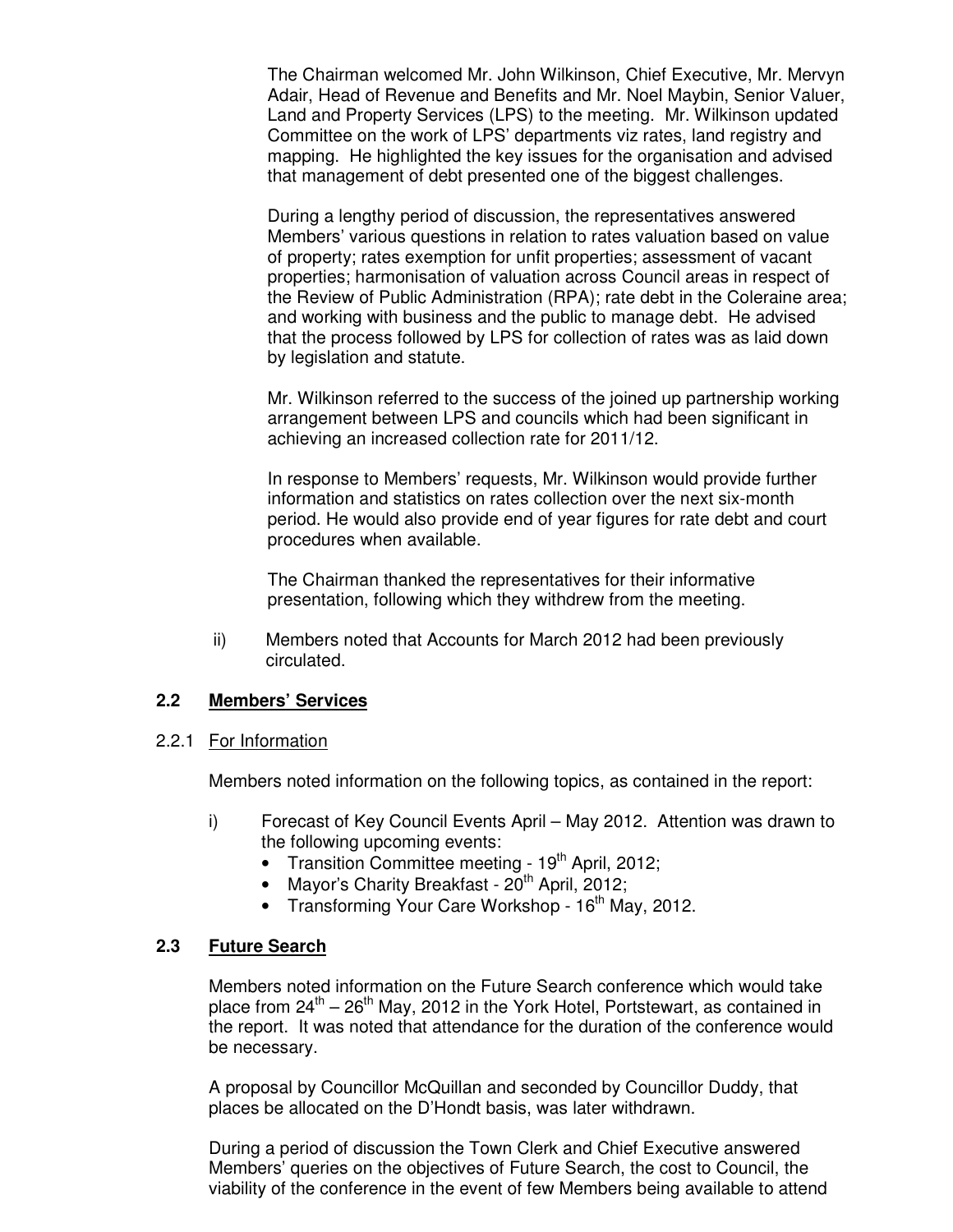and the benefits to the Borough in light of the upcoming Review of Public Administration. Councillor Ms. Alexander asked that it to be put on record that she viewed the Future Search project as another layer of bureaucracy and questioned the benefit to the Borough.

A Member's request that consideration be given to employment commitments of Members when arranging meetings and conferences, was noted by the Town Clerk and Chief Executive.

## **Recommended:**

 That any Members interested in attending the conference inform the Town Clerk and Chief Executive.

Aldermen Mrs. Hickey and McClure and Councillor McClarty indicated that they would attend the conference.

#### . **2.4 Review of Public Administration**

The Town Clerk and Chief Executive presented a summary of information which had been received from the Minister (previously supplied), as contained in the report.

Members noted that the next meeting of the Causeway Coast and Glens Transition Committee would take place on 19<sup>th</sup> April, 2012. The first meeting of the Regional Transition Committee would then take place on  $25<sup>th</sup>$  April, 2012.

#### **Recommended:**

That the information be noted.

## **2.5 Irish Open Golf Competition**

The Town Clerk and Chief Executive presented an update on arrangements for the Irish Open Golf Competition viz:

- A detailed briefing had been given to the Skerries Councillors.
- Arrangements were being made for the Skerries Councillors to meet with the European Tour; any other Members interested in the meeting would be welcome to attend.
- Council was working with the Northern Ireland Tourist Board (NITB) towards an event on 25<sup>th</sup> April, 2012 for local businesses.
- Council was engaged with businesses and food providers to identify the potential benefits for them.
- Public Relations (PR) and media for the event would be organised by NITB and would begin to roll out at the start of May.
- Work in Portrush and Portstewart had gone well an update report would be brought to a May meeting of Council.
- A desktop Emergency Planning exercise would take place shortly.
- A Festival Programme was being developed.

In response to Members' questions the Town Clerk and Chief Executive advised that Council's role in the organisation of the event was as requested by the Department of Enterprise, Trade and Investment (DETI). A business case was currently being developed by Council for submission to DETI. Whilst the overall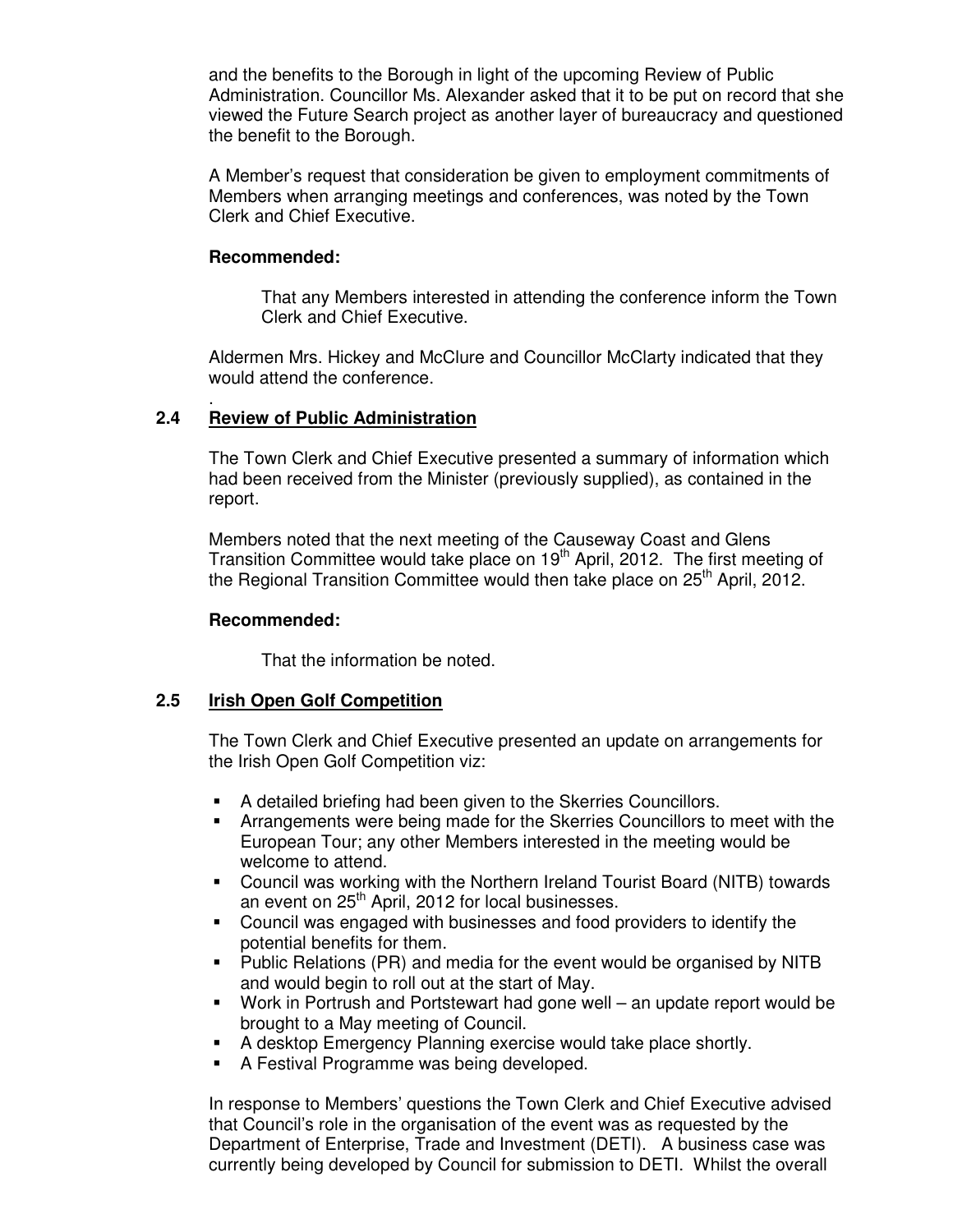cost of the Competition was at European Tour level, Council had budgeted £50,000 for additional expenditure around the event.

A full report on the benefits for the Borough as a result of the Irish Open would be brought to a future meeting of Council.

# **3.0 DEVELOPMENT SERVICES' REPORT**

 Consideration was given to the Report of the Head of Development Services (previously supplied).

Matters arising:

#### **3.1 Causeway Coast and Glens Heritage Trust**

The Chairman welcomed Mr. Bill Harpur and Mr. Maxime Sizaret who were in attendance to report to Committee on the work of the Causeway Coast and Glens Heritage Trust.

 Mr. Sizaret updated Members on the background of the Trust and the benefits for the area as a result of its work in terms of finance, tourism, land management, education and sustainability. The 2012/13 budget of the organisation was presented for Council's consideration.

 The Chairman thanked the representatives for their presentation, following which they withdrew from the meeting.

#### **Recommended:**

That Council contributes £11,000 to Causeway Coast and Glens Heritage Trust for 2012/13 subject to match funding being agreed.

#### **3.2 Food Sector Support Programme**

Council had been informed by the Department of Enterprise, Trade and Investment (DETI) that the application made to the Competitiveness Programme on behalf of the four councils of Ballymoney, Coleraine, Limavady and Moyle, had proved successful.

 Members noted information on the proposed funding and elements of the Programme, which would run until December 2014, as detailed in the report.

 Members noted that Ballymoney Borough Council had now confirmed a contribution of £5,000 to the programme and that Moyle District Council was also expected to make a commitment.

 In response to Members' queries the Head of Development Services advised that the programme would proceed on a reduced number of places in the event of any shortfall in uptake.

#### **Recommended:**

That Council approves match funding of £41,648.54 for up to 39 company places on the Food Sector Support Programme up to December 2014.